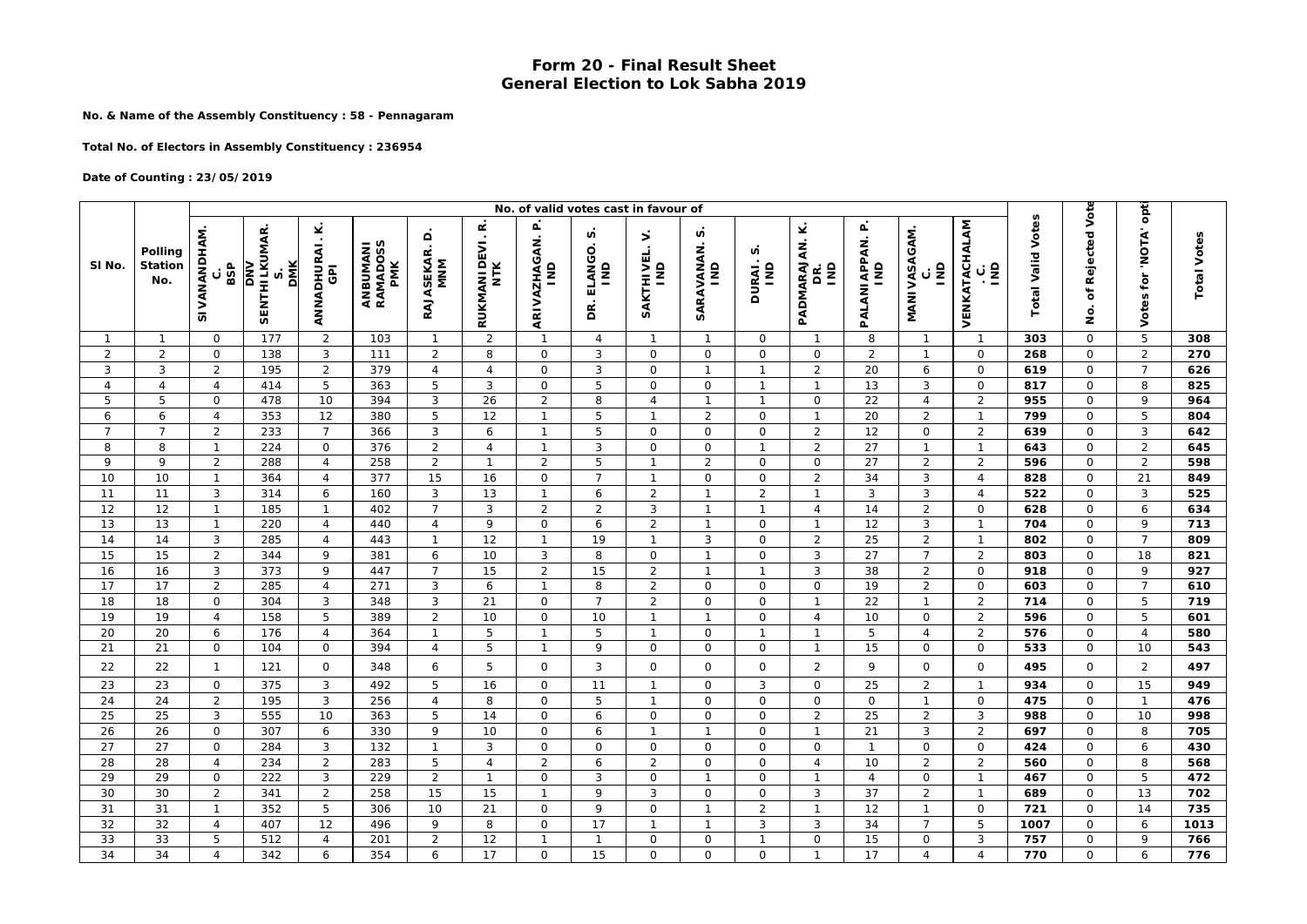|          |                                  | No. of valid votes cast in favour of |                                                 |                                              |                             |                          |                          |                             |                                               |                                   |                                   |                               |                                         |                                 |                                |                                               | opti                     |                       |                        |                    |
|----------|----------------------------------|--------------------------------------|-------------------------------------------------|----------------------------------------------|-----------------------------|--------------------------|--------------------------|-----------------------------|-----------------------------------------------|-----------------------------------|-----------------------------------|-------------------------------|-----------------------------------------|---------------------------------|--------------------------------|-----------------------------------------------|--------------------------|-----------------------|------------------------|--------------------|
| SI No.   | Polling<br><b>Station</b><br>No. | SIVANANDHAM<br>BSP<br>ပ              | <b>SENTHILKUMAR</b><br><b>DMK</b><br><b>NNO</b> | ⊻<br>$\cdot$<br>ANNADHURAI<br>$\overline{6}$ | ANBUMANI<br>RAMADOSS<br>PMK | ≏<br>RAJASEKAR. I<br>MNM | œ<br>RUKMANIDEVI.<br>NTK | ARIVAZHAGAN. P<br>IND       | n<br>ELANGO<br>$\overline{\mathsf{s}}$<br>DR. | $\mathbf{r}$<br>SAKTHIVEL.<br>IND | n<br>SARAVANAN.<br>$\overline{a}$ | n<br>DURAI.;<br>IND           | Ý<br>PADMARAJAN.<br>$\overline{a}$<br>g | PALANIAPPAN. P<br>$\frac{1}{2}$ | <b>MANIVASAGAM.</b>            | VENKATACHALAM<br>$\overline{\mathsf{s}}$<br>ن | <b>Total Valid Votes</b> | of Rejected Vote<br>g | 'NOTA'<br>tor<br>Votes | <b>Total Votes</b> |
| 35       | 35                               | $\mathbf{1}$                         | 223                                             | 6                                            | 440                         | $\overline{4}$           | $\overline{4}$           | $\mathbf{1}$                | 6                                             | $\mathbf 0$                       | 0                                 | $\mathbf 0$                   | $\mathbf 1$                             | $\overline{7}$                  | $\overline{2}$                 | $\overline{1}$                                | 696                      | $\mathbf 0$           | $\mathbf{3}$           | 699                |
| 36       | 36                               | $\overline{2}$                       | 323                                             | 6                                            | 380                         | 2                        | 12                       | $\mathbf{3}$                | 8                                             | 0                                 | 0                                 | $\mathbf 0$                   | $\overline{2}$                          | 50                              | 3                              | $\mathsf{O}$                                  | 791                      | $\mathsf O$           | 3                      | 794                |
| 37       | 37                               | 6                                    | 457                                             | 6                                            | 183                         | 10                       | 12                       | $\mathbf 2$                 | $\overline{4}$                                | $\overline{1}$                    | 0                                 | $\overline{2}$                | $\mathbf{1}$                            | 5                               | $\overline{2}$                 | $\overline{1}$                                | 692                      | $\mathbf 0$           | 8                      | 700                |
| 38       | 38                               | 3                                    | 278                                             | 5                                            | 409                         | 5                        | 6                        | $\mathbf{1}$                | 11                                            | $\overline{1}$                    | $\mathbf{1}$                      | $\overline{2}$                | 3                                       | 33                              | $\overline{4}$                 | 3                                             | 765                      | 0                     | 5                      | 770                |
| 39       | 39                               | $\mathbf{3}$                         | 414                                             | $\mathbf{3}$                                 | 287                         | 3                        | 14                       | $\overline{2}$              | 12                                            | $\overline{2}$                    | $\overline{1}$                    | $\mathbf{3}$                  | $\ensuremath{\mathsf{3}}$               | 24                              | 6                              | 6                                             | 783                      | $\mathsf O$           | 14                     | 797                |
| 40       | 40                               | $\overline{4}$                       | 337                                             | 11                                           | 392                         | $\mathbf{1}$             | $\overline{2}$           | $\mathbf{3}$                | 5                                             | $\overline{2}$                    | 0                                 | $\mathbf{1}$                  | $\mathbf{1}$                            | $\overline{7}$                  | 6                              | $\mathsf{O}$                                  | 772                      | $\mathbf 0$           | $\overline{4}$         | 776                |
| 41       | 41                               | $\mathbf{1}$                         | 117                                             | $\mathbf{1}$                                 | 307                         | 2                        | $\overline{4}$           | $\mathsf O$                 | 9                                             | 0                                 | 0                                 | $\mathsf O$                   | $\mathbf{1}$                            | 24                              | 3                              | $\mathbf 0$                                   | 469                      | 0                     | $\overline{7}$         | 476                |
| 42       | 42                               | $\mathbf{3}$                         | 297                                             | $\mathbf{1}$                                 | 229                         | 3                        | $\overline{7}$<br>17     | $\mathsf O$                 | 10                                            | $\overline{1}$                    | $\overline{2}$                    | $\overline{2}$<br>$\mathbf 0$ | $\mathbf{1}$                            | 14                              | $\mathsf{O}\xspace$            | $\mathbf{1}$                                  | 571                      | $\mathsf O$           | $\overline{2}$         | 573                |
| 43<br>44 | 43                               | 3                                    | 502<br>390                                      | 3<br>$\overline{4}$                          | 351<br>390                  | 5<br>5                   | 15                       | $\mathsf O$                 | $\overline{7}$<br>$\overline{7}$              | $\mathsf{O}\xspace$               | $\mathbf{1}$                      | 2                             | $\overline{2}$                          | 13<br>34                        | $\overline{2}$<br>$\mathbf{1}$ | 3<br>3                                        | 909                      | $\mathbf 0$           | 6<br>9                 | 915<br>863         |
| 45       | 44<br>45                         | 3<br>5                               | 131                                             | $\overline{2}$                               | 510                         | 3                        | 9                        | $\mathsf O$<br>$\mathbf{1}$ | 10                                            | 0<br>$\overline{1}$               | 0<br>0                            | $\mathsf O$                   | $\mathsf O$<br>5                        | 8                               | $\overline{2}$                 | $\mathsf{O}$                                  | 854<br>687               | 0<br>$\mathsf O$      | $\overline{7}$         | 694                |
| 46       | 46                               | 3                                    | 307                                             | $\overline{a}$                               | 485                         | $\mathbf{1}$             | 12                       | $\ensuremath{\mathsf{3}}$   | 3                                             | $\mathbf 0$                       | $\mathbf{1}$                      | $\mathbf 0$                   | $\mathbf{1}$                            | 25                              | $\overline{2}$                 | $\mathbf{1}$                                  | 848                      | $\mathbf 0$           | 3                      | 851                |
| 47       | 47                               | $\overline{2}$                       | 350                                             | 5                                            | 371                         | 2                        | $\overline{7}$           | $\overline{2}$              | 12                                            | $\overline{2}$                    | 0                                 | $\mathbf{1}$                  | $\sqrt{3}$                              | 16                              | $\overline{7}$                 | $\overline{4}$                                | 784                      | 0                     | 8                      | 792                |
| 48       | 48                               | $\mathsf O$                          | 318                                             | 5                                            | 560                         | 3                        | 11                       | $\overline{2}$              | $\overline{7}$                                | $\overline{1}$                    | $\mathbf{1}$                      | $\overline{2}$                | $\mathbf{3}$                            | 43                              | $\mathbf{3}$                   | $\overline{4}$                                | 963                      | $\mathsf O$           | 6                      | 969                |
| 49       | 49                               | $\mathsf{O}$                         | 259                                             | 10                                           | 543                         | 8                        | 18                       | $\mathsf O$                 | 15                                            | $\overline{2}$                    | 0                                 | $\mathbf{1}$                  | $\mathbf{1}$                            | 16                              | 5                              | $\overline{2}$                                | 880                      | $\mathbf 0$           | 8                      | 888                |
| 50       | 50                               | $\overline{2}$                       | 143                                             | $\overline{2}$                               | 193                         | $\mathsf{O}$             | $\mathbf{1}$             | $\mathbf 0$                 | 3                                             | $\overline{1}$                    | 0                                 | $\mathbf{1}$                  | $\sqrt{3}$                              | 13                              | $\mathsf{O}$                   | $\overline{1}$                                | 363                      | 0                     | 5                      | 368                |
| 51       | 51                               | $\overline{4}$                       | 314                                             | 5                                            | 385                         | 6                        | 8                        | $\mathsf O$                 | 9                                             | 3                                 | 0                                 | $\overline{7}$                | $\boldsymbol{6}$                        | 28                              | $\overline{4}$                 | $\overline{4}$                                | 783                      | $\mathsf O$           | 20                     | 803                |
| 52       | 52                               | $\mathbf{1}$                         | 246                                             | $\mathbf{1}$                                 | 171                         | 6                        | $\overline{4}$           | $\mathsf{O}\xspace$         | 6                                             | 0                                 | 0                                 | $\mathbf{1}$                  | $\sqrt{2}$                              | 18                              | $\mathsf 0$                    | $\mathbf 0$                                   | 456                      | $\mathsf O$           | $\overline{2}$         | 458                |
| 53       | 53                               | $\mathbf{1}$                         | 184                                             | $\mathbf{3}$                                 | 187                         | $\mathbf{1}$             | $\overline{7}$           | $\mathbf 0$                 | 3                                             | 0                                 | $\mathbf{1}$                      | $\mathbf{1}$                  | $\mathbf{1}$                            | 12                              | $\overline{2}$                 | $\overline{2}$                                | 405                      | 0                     | 3                      | 408                |
| 54       | 54                               | $\mathbf{1}$                         | 381                                             | 8                                            | 400                         | 10                       | 28                       | $\mathbf{1}$                | 9                                             | $\overline{2}$                    | 3                                 | $\mathsf O$                   | $\sqrt{3}$                              | 53                              | $\mathbf{3}$                   | 3                                             | 905                      | $\mathsf O$           | 11                     | 916                |
| 55       | 55                               | $\overline{4}$                       | 297                                             | 5                                            | 534                         | 9                        | 10                       | $\mathsf{O}$                | 21                                            | $\overline{1}$                    | 0                                 | $\mathbf{1}$                  | 8                                       | 38                              | 10                             | 6                                             | 944                      | 0                     | 20                     | 964                |
| 56       | 56                               | $\mathsf{O}$                         | 310                                             | $\mathbf{3}$                                 | 257                         | $\overline{2}$           | $\overline{4}$           | $\mathbf 0$                 | $\overline{4}$                                | $\overline{1}$                    | 0                                 | $\mathsf O$                   | $\mathbf{1}$                            | 9                               | $\mathbf{1}$                   | $\overline{1}$                                | 593                      | $\mathbf 0$           | 3                      | 596                |
| 57       | 57                               | $\mathsf O$                          | 374                                             | 5                                            | 377                         | $\overline{2}$           | 17                       | $\mathbf{1}$                | $\overline{7}$                                | $\overline{2}$                    | 0                                 | $\mathbf{1}$                  | $\mathbf{1}$                            | 10                              | $\overline{2}$                 | $\mathbf{1}$                                  | 800                      | 0                     | 11                     | 811                |
| 58       | 58                               | $\overline{2}$                       | 384                                             | $\overline{2}$                               | 480                         | 6                        | 3                        | $\sqrt{2}$                  | 12                                            | $\overline{1}$                    | 0                                 | $\mathbf 0$                   | $\sqrt{3}$                              | 35                              | 3                              | $\overline{4}$                                | 937                      | 0                     | $\overline{7}$         | 944                |
| 59       | 59                               | $\mathsf{O}$                         | 232                                             | $\mathbf{3}$                                 | 436                         | $\overline{2}$           | $\sqrt{3}$               | $\overline{1}$              | $\mathbf{3}$                                  | $\overline{1}$                    | 0                                 | $\mathbf{1}$                  | $\overline{2}$                          | 12                              | 5                              | $\overline{4}$                                | 705                      | $\mathsf{O}$          | 9                      | 714                |
| 60       | 60                               | $\mathbf{1}$                         | 419                                             | $\overline{2}$                               | 42                          | 2                        | $\mathbf{3}$             | $\mathsf{O}\xspace$         | $\mathsf{O}$                                  | 0                                 | $\overline{a}$                    | $\mathsf{O}$                  | $\mathsf O$                             | $\mathbf 0$                     | $\overline{1}$                 | 3                                             | 475                      | $\mathsf O$           | 5                      | 480                |
| 61       | 61                               | 0                                    | 398                                             | $\overline{2}$                               | 210                         | 4                        | 6                        | $\mathsf O$                 | $\mathbf{1}$                                  | 0                                 | 0                                 | 0                             | $\mathsf{O}\xspace$                     | 3                               | $\mathbf{1}$                   | $\mathsf{O}$                                  | 625                      | 0                     | 3                      | 628                |
| 62       | 62                               | $\mathsf O$                          | 191                                             | $\mathbf{1}$                                 | 392                         | 2                        | 5                        | $\mathbf{1}$                | $\overline{4}$                                | $\Omega$                          | $\mathbf{1}$                      | $\mathbf 0$                   | $\sqrt{2}$                              | $\overline{7}$                  | $\mathbf{1}$                   | $\mathsf{O}$                                  | 607                      | $\mathbf 0$           | $\overline{7}$         | 614                |
| 63       | 63                               | $\mathbf{1}$                         | 337                                             | 8                                            | 609                         | 6                        | 11                       | $\mathbf{1}$                | 22                                            | $\overline{2}$                    | 3                                 | $\mathsf{O}\xspace$           | $\boldsymbol{6}$                        | 19                              | 5                              | $\overline{2}$                                | 1032                     | 0                     | 25                     | 1057               |
| 64       | 64                               | $\overline{2}$                       | 312                                             | 5                                            | 358                         | 6                        | 13                       | $\mathsf{O}$                | 10                                            | $\overline{1}$                    | 0                                 | $\overline{2}$                | $\mathbf{1}$                            | $\overline{7}$                  | $\overline{2}$                 | $\mathsf{O}$                                  | 719                      | $\mathsf O$           | 5                      | 724                |
| 65       | 65                               | $\mathbf{3}$                         | 358                                             | 6                                            | 45                          | $\mathbf{1}$             | 19                       | $\mathsf{O}\xspace$         | $\overline{2}$                                | $\overline{2}$                    | 0                                 | $\mathbf 0$                   | $\ensuremath{\mathsf{3}}$               | 12                              | $\overline{2}$                 | $\overline{7}$                                | 460                      | $\mathsf{O}$          | $\overline{4}$         | 464                |
| 66       | 66                               | 3                                    | 185                                             | 10                                           | 263                         | 3                        | $\boldsymbol{6}$         | $\sqrt{2}$                  | 8                                             | 3                                 | $\mathbf{1}$                      | 3                             | $\overline{4}$                          | 81                              | $\overline{2}$                 | $\overline{2}$                                | 576                      | $\mathsf O$           | 13                     | 589                |
| 67       | 67                               | 3                                    | 296                                             | $\overline{2}$                               | 415                         | 2                        | $\overline{2}$           | $\overline{4}$              | 8                                             | $\overline{2}$                    | 0                                 | 3                             | 5                                       | 6                               | 5                              | 5                                             | 758                      | $\mathsf O$           | $\overline{7}$         | 765                |
| 68       | 68                               | $\mathbf{1}$                         | 293                                             | $\overline{7}$                               | 563                         | $\overline{4}$           | 16                       | $\mathsf O$                 | 3                                             | 0                                 | $\overline{2}$                    | $\mathbf{1}$                  | $\overline{2}$                          | 31                              | $\overline{2}$                 | $\overline{2}$                                | 927                      | $\mathsf O$           | 10                     | 937                |
| 69       | 69                               | 0                                    | 291                                             | $\overline{4}$                               | 440                         | 5                        | 8                        | $\mathsf O$                 | 11                                            | 0                                 | $\mathbf{1}$                      | 0                             | 6                                       | 9                               | 3                              | 3                                             | 781                      | 0                     | 12                     | 793                |
| 70       | 70                               | $\mathsf 3$                          | 322                                             | 5                                            | 383                         | 23                       | 16                       | $\mathbf 0$                 | 16                                            | 0                                 | $\overline{2}$                    | 3                             | 5                                       | 29                              | 6                              | $\overline{4}$                                | 817                      | $\mathsf O$           | 6                      | 823                |
| 71       | 71                               | $\mathbf{1}$                         | 308                                             | 5                                            | 392                         | 3                        | $\sqrt{2}$               | $\mathsf O$                 | $\overline{7}$                                | 0                                 | 0                                 | $\mathsf{O}\xspace$           | $\mathsf{O}\xspace$                     | 16                              | $\overline{c}$                 | 3                                             | 739                      | $\mathsf O$           | 18                     | 757                |
| 72       | 72                               | 3                                    | 239                                             | 6                                            | 304                         | 4                        | 3                        | $\mathbf{O}$                | 5                                             | 0                                 | 0                                 | $\mathsf{O}$                  | 0                                       | $\overline{2}$                  | $\overline{2}$                 | $\overline{2}$                                | 570                      | 0                     | $\mathbf{1}$           | 571                |
| 73       | 73                               | $\mathbf{1}$                         | 292                                             | $\overline{2}$                               | 230                         | $\mathbf{1}$             | 8                        | $\mathsf{O}$                | $\overline{2}$                                | 0                                 | 0                                 | $\mathsf{O}$                  | $\mathsf{O}$                            | 17                              | $\mathbf{1}$                   | $\overline{2}$                                | 556                      | $\mathsf{O}$          | 0                      | 556                |
| 74       | 74                               | $\mathbf{1}$                         | 190                                             | $\mathbf{1}$                                 | 326                         | 3                        | 19                       | $\mathbf 0$                 | $\mathsf{O}$                                  | $\overline{1}$                    | $\mathbf{1}$                      | $\mathbf 0$                   | $\mathsf{O}$                            | 12                              | $\mathbf 0$                    | $\mathbf{1}$                                  | 555                      | $\mathbf 0$           | $\overline{4}$         | 559                |
| 75       | 75                               | 0                                    | 201                                             | $\overline{2}$                               | 288                         | 5                        | 16                       | 0                           | $\overline{7}$                                | $\overline{2}$                    | 0                                 | $\mathbf{1}$                  | $\overline{2}$                          | 24                              | 5                              | 0                                             | 553                      | 0                     | 4                      | 557                |
| 76       | 76                               | $\mathbf{1}$                         | 303                                             | 5                                            | 453                         | 5                        | 18                       | $\mathbf{1}$                | 13                                            | $\mathbf 0$                       | $\mathbf{1}$                      | 6                             | 6                                       | 86                              | 10                             | 3                                             | 911                      | $\mathsf{O}$          | 19                     | 930                |
| 77       | 77                               | $\mathbf{3}$                         | 282                                             | 8                                            | 283                         | 6                        | 5                        | $\mathsf{O}$                | $\overline{2}$                                | $\overline{1}$                    | 0                                 | $\mathsf O$                   | 0                                       | 16                              | $\overline{2}$                 | $\mathsf{O}\xspace$                           | 608                      | 0                     | 8                      | 616                |
| 78       | 78                               | $\mathbf{1}$                         | 365                                             | 8                                            | 355                         | 9                        | 16                       | 0                           | 6                                             | 0                                 | $\overline{2}$                    | $\overline{4}$                | $\mathbf{3}$                            | 14                              | $\overline{4}$                 | 3                                             | 790                      | $\mathsf{O}$          | 5                      | 795                |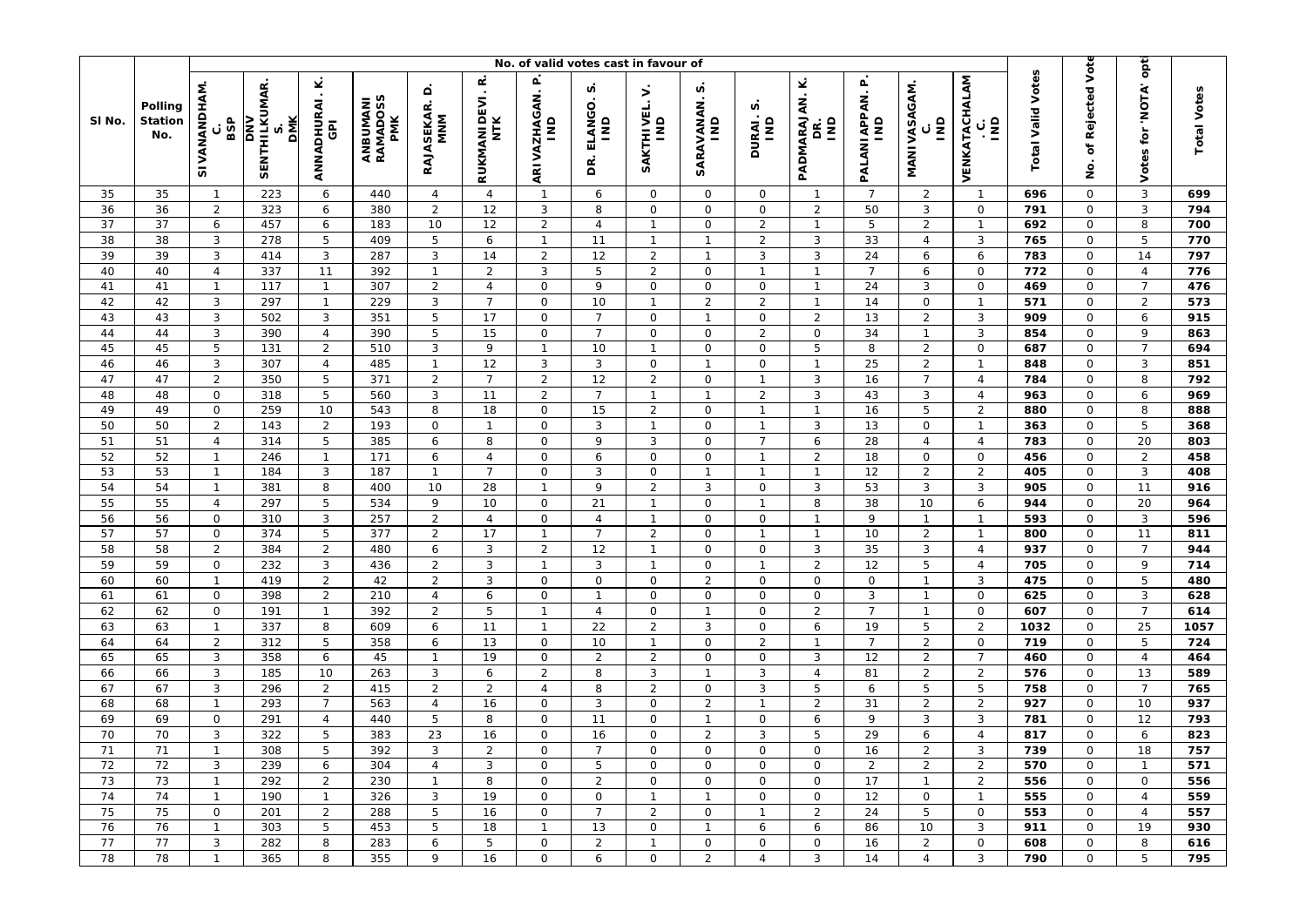|                   |                           | No. of valid votes cast in favour of |                                          |                                          |                                    |                                          |                          |                                    |                                    |                                |                                   |                                |                                |                                      |                                         |                                               |                          |                                            |                                      |                    |
|-------------------|---------------------------|--------------------------------------|------------------------------------------|------------------------------------------|------------------------------------|------------------------------------------|--------------------------|------------------------------------|------------------------------------|--------------------------------|-----------------------------------|--------------------------------|--------------------------------|--------------------------------------|-----------------------------------------|-----------------------------------------------|--------------------------|--------------------------------------------|--------------------------------------|--------------------|
| SI No.            | Polling<br>Station<br>No. | SIVANANDHAM<br>BSP<br>ပ              | SENTHILKUMAR<br><b>DMK</b><br><b>NNO</b> | ANNADHURAI.K.<br>$\overline{\mathbf{G}}$ | ANBUMANI<br>RAMADOSS<br><b>PMK</b> | $\mathsf{d}$<br><b>RAJASEKAR.</b><br>MNM | œ<br>RUKMANIDEVI.<br>NTK | ARIVAZHAGAN. P<br>IND              | n<br>ELANGO.<br>$\frac{1}{2}$<br>g | Š.<br>SAKTHIVEL.<br>IND        | n<br>SARAVANAN.<br>$\overline{a}$ | n<br>DURAI.:<br>IND            | Ý<br>PADMARAJAN.<br>gNI<br>Βë  | $\mathbf{r}$<br>PALANI APPAN.<br>lvi | MANIVASAGAM.<br>$\overline{\mathsf{s}}$ | VENKATACHALAM<br>$\overline{\mathsf{s}}$<br>ပ | <b>Total Valid Votes</b> | of Rejected Vote<br>ġ                      | opti<br><b>ATON'</b><br>tor<br>Votes | <b>Total Votes</b> |
| 79                | 79                        | $\mathbf{1}$                         | 261                                      | 6                                        | 368                                | 3                                        | $\overline{7}$           | $\sqrt{2}$                         | 6                                  | $\mathbf 0$                    | 0                                 | $\mathsf{O}$                   | $\mathbf 0$                    | 17                                   | $\overline{1}$                          | $\overline{1}$                                | 673                      | 0                                          | $\boldsymbol{6}$                     | 679                |
| 80                | 80                        | $\overline{2}$                       | 351                                      | 9                                        | 490                                | 3                                        | 8                        | $\overline{2}$                     | 16                                 | $\overline{c}$                 | 3                                 | $\mathbf{1}$                   | 3                              | 51                                   | 9                                       | 3                                             | 953                      | $\mathsf O$                                | $\overline{7}$                       | 960                |
| 81                | 81                        | $\mathbf{1}$                         | 452                                      | 6                                        | 391                                | 3                                        | 17                       | $\mathbf{1}$                       | 9                                  | $\overline{2}$                 | $\mathsf{O}$                      | $\mathbf 0$                    | $\mathbf{1}$                   | 42                                   | 5                                       | $\overline{2}$                                | 932                      | $\mathsf O$                                | 13                                   | 945                |
| 82                | 82                        | $\overline{2}$                       | 326                                      | 6                                        | 502                                | 10                                       | 11                       | $\mathsf O$                        | 3                                  | $\mathbf 0$                    | 0                                 | $\mathsf{O}$                   | $\mathsf O$                    | 14                                   | $\overline{2}$                          | $\mathsf{O}$                                  | 876                      | $\mathsf{O}\xspace$                        | 17                                   | 893                |
| 83<br>84          | 83<br>84                  | 2                                    | 126<br>274                               | $\mathsf O$<br>$\mathbf{3}$              | 280<br>238                         | $\overline{7}$                           | $\overline{4}$<br>11     | $\mathsf O$<br>$\mathsf{O}\xspace$ | $\mathsf{O}$                       | $\mathbf 0$<br>$\mathbf 0$     | $\mathsf{O}$                      | $\overline{O}$<br>$\mathbf{1}$ | $\mathbf{1}$<br>$\mathsf O$    | $\overline{7}$<br>17                 | $\overline{2}$                          | $\mathsf O$<br>$\overline{4}$                 | 429<br>569               | $\mathsf{O}$                               | 5<br>8                               | 434<br>577         |
| 85                | 85                        | $\overline{2}$<br>$\overline{2}$     | 402                                      | $\mathbf 5$                              | 414                                | 8<br>10                                  | 23                       | $\mathbf{1}$                       | 3<br>$\overline{4}$                | 3                              | $\overline{2}$<br>$\mathbf{1}$    | $\overline{4}$                 | $\mathbf{1}$                   | 31                                   | 6<br>$\overline{4}$                     | $\overline{2}$                                | 907                      | 0<br>0                                     | 12                                   | 919                |
| 86                | 86                        | $\mathsf{O}\xspace$                  | 266                                      | $\sqrt{2}$                               | 217                                | $\sqrt{3}$                               | 14                       | $\mathsf O$                        | 5                                  | 0                              | $\mathbf{1}$                      | $\mathbf{1}$                   | $\mathbf{3}$                   | $\overline{7}$                       | $\mathbf{1}$                            | $\overline{1}$                                | 521                      | $\mathsf O$                                | 3                                    | 524                |
| 87                | 87                        | $\mathbf 0$                          | 340                                      | 6                                        | 407                                | 12                                       | 3                        | $\mathbf{1}$                       | 6                                  | 5                              | $\mathbf{1}$                      | $\mathbf 0$                    | $\mathbf{1}$                   | 26                                   | $\mathbf{1}$                            | 5                                             | 814                      | $\mathsf O$                                | 13                                   | 827                |
| 88                | 88                        | $\overline{2}$                       | 302                                      | $\overline{4}$                           | 579                                | $\mathbf{1}$                             | 6                        | $\mathbf{1}$                       | 8                                  | 4                              | $\mathbf{1}$                      | $\mathbf{1}$                   | $\mathbf{1}$                   | 24                                   | $\overline{4}$                          | 0                                             | 938                      | $\mathsf{O}\xspace$                        | 2                                    | 940                |
| 89                | 89                        | $\mathsf{O}\xspace$                  | 536                                      | $\mathbf{3}$                             | 111                                | $\overline{7}$                           | 3                        | $\mathsf O$                        | 3                                  | $\overline{1}$                 | $\mathsf{O}$                      | 6                              | $\mathsf O$                    | 34                                   | $\mathbf{1}$                            | $\mathbf{1}$                                  | 706                      | $\mathsf O$                                | $\mathbf{1}$                         | 707                |
| 90                | 90                        | $\mathbf{1}$                         | 142                                      | $\mathbf{3}$                             | 145                                | $\mathbf{1}$                             | $\overline{2}$           | $\mathsf O$                        | 3                                  | $\mathbf 0$                    | $\mathsf{O}$                      | $\mathbf{1}$                   | $\sqrt{2}$                     | $\overline{4}$                       | $\overline{1}$                          | $\overline{2}$                                | 307                      | $\mathsf O$                                | 3                                    | 310                |
| 91                | 91                        | $\mathbf{1}$                         | 521                                      | $\overline{4}$                           | 219                                | 34                                       | 13                       | $\mathsf O$                        | $\mathsf{O}$                       | $\mathbf 0$                    | $\mathbf 0$                       | $\overline{2}$                 | $\mathsf O$                    | $\overline{4}$                       | $\overline{1}$                          | $\mathsf{O}$                                  | 799                      | $\mathsf{O}\xspace$                        | 13                                   | 812                |
| 92                | 92                        | $\overline{4}$                       | 472                                      | $\sqrt{2}$                               | 180                                | 29                                       | 13                       | $\mathsf O$                        | $\mathbf{3}$                       | $\mathbf{1}$                   | $\mathsf{O}$                      | $\mathsf{O}\xspace$            | $\mathbf{1}$                   | 18                                   | $\overline{2}$                          | $\mathbf{1}$                                  | 726                      | $\mathsf{O}\xspace$                        | 15                                   | 741                |
| 93                | 93                        | $\mathbf{1}$                         | 224                                      | $\sqrt{2}$                               | 279                                | 12                                       | 17                       | $\mathsf O$                        | $\overline{4}$                     | $\overline{1}$                 | $\mathsf{O}$                      | 3                              | $\overline{2}$                 | 18                                   | 3                                       | $\mathbf{O}$                                  | 566                      | $\mathsf O$                                | 12                                   | 578                |
| 94                | 94                        | $\overline{2}$                       | 452                                      | $\overline{5}$                           | 188                                | 19                                       | 10                       | $\mathsf O$                        | $\overline{4}$                     | $\mathbf{1}$                   | $\mathsf{O}$                      | 6                              | $\mathsf{O}\xspace$            | $\overline{7}$                       | $\overline{4}$                          | 0                                             | 698                      | $\mathsf O$                                | 11                                   | 709                |
| 95                | 95                        | $\mathsf{O}\xspace$                  | 327                                      | $\mathbf{1}$                             | 101                                | 12                                       | 16                       | $\mathsf O$                        | 5                                  | $\mathbf 0$                    | $\mathsf{O}$                      | $\mathbf{1}$                   | $\mathbf{1}$                   | 10                                   | $\mathsf O$                             | $\mathsf{O}$                                  | 474                      | $\mathsf{O}\xspace$                        | $\overline{7}$                       | 481                |
| 96                | 96                        | $\mathbf{1}$                         | 556                                      | 6                                        | 303                                | 15                                       | $\overline{7}$           | $\mathsf{O}\xspace$                | $\overline{7}$                     | $\mathbf 0$                    | $\mathbf{1}$                      | $\mathbf{1}$                   | $\sqrt{2}$                     | 14                                   | $\overline{2}$                          | 5                                             | 920                      | $\mathsf{O}$                               | 10                                   | 930                |
| 97                | 97                        | $\mathbf{1}$                         | 449                                      | $\mathbf{3}$                             | 105                                | 36                                       | 15                       | $\mathsf{O}\xspace$                | 3                                  | 0                              | $\mathsf{O}$                      | $\mathbf{1}$                   | $\mathsf O$                    | 29                                   | $\mathsf{O}\xspace$                     | 0                                             | 642                      | 0                                          | 10                                   | 652                |
| 98                | 98                        | $\mathsf{O}\xspace$                  | 298                                      | $\sqrt{4}$                               | 111                                | 27                                       | 13                       | $\mathsf O$                        | $\overline{a}$                     | $\mathbf 0$                    | $\mathbf{1}$                      | $\overline{4}$                 | $\mathsf{O}\xspace$            | 15                                   | $\overline{2}$                          | $\mathbf{1}$                                  | 478                      | $\mathsf O$                                | 9                                    | 487                |
| 99                | 99                        | $\mathbf{1}$                         | 209                                      | $\mathbf{1}$                             | 259                                | 8                                        | 4                        | $\mathbf{1}$                       | $\overline{4}$                     | 3                              | 0                                 | $\overline{2}$                 | $\mathbf{1}$                   | 9                                    | 8                                       | $\overline{1}$                                | 511                      | $\mathsf O$                                | 6                                    | 517                |
| 100               | 100                       | $\mathbf{1}$                         | 144                                      | 6                                        | 387                                | $\mathbf{1}$                             | $\mathbf{1}$             | $\mathbf{1}$                       | 0                                  | $\overline{1}$                 | $\overline{2}$                    | $\mathsf{O}\xspace$            | $\mathsf O$                    | 9                                    | 3                                       | $\overline{1}$                                | 557                      | $\mathsf O$                                | $\overline{2}$                       | 559                |
| 101               | 101                       | $\mathbf{1}$                         | 307                                      | $\overline{7}$                           | 403                                | 3                                        | $\overline{4}$           | $\mathsf{O}\xspace$                | 6                                  | 0                              | $\mathbf{1}$                      | $\mathsf{O}\xspace$            | $\mathsf O$                    | 8                                    | $\overline{1}$                          | $\overline{1}$                                | 742                      | $\mathsf{O}\xspace$                        | $\overline{7}$                       | 749                |
| 102               | 102                       | $\mathsf{O}$                         | 416                                      | $\overline{7}$                           | 442                                | 11                                       | 6                        | $\mathsf O$                        | 8                                  | $\mathbf 0$                    | 0                                 | $\overline{4}$                 | $\mathbf{1}$                   | 19                                   | $\overline{2}$                          | 3                                             | 919                      | 0                                          | 10                                   | 929                |
| 103               | 103                       | $\overline{2}$                       | 276                                      | $\mathbf{1}$                             | 410                                | $\overline{c}$                           | $\overline{2}$           | $\mathsf{O}\xspace$                | 6                                  | $\mathbf 0$                    | $\mathsf{O}$                      | $\mathbf{1}$                   | $\mathsf O$                    | $\overline{2}$                       | $\mathbf{1}$                            | $\overline{2}$                                | 705                      | $\mathsf O$                                | $\overline{2}$                       | 707                |
| 104               | 104                       | $\mathbf{1}$                         | 309                                      | $\mathbf{1}$                             | 477                                | 9                                        | 10                       | $\sqrt{4}$                         | 3                                  | 3                              | $\mathbf{1}$                      | $\mathbf 0$                    | $\mathbf{1}$                   | 10                                   | 6                                       | 3                                             | 838                      | $\mathsf{O}\xspace$                        | 13                                   | 851                |
| 105               | 105                       | 3                                    | 279                                      | 6                                        | 434                                | 4                                        | 10                       | $\mathbf{1}$                       | 8                                  | 2                              | 0                                 | $\overline{2}$                 | $\mathbf{3}$                   | 16                                   | 3                                       | 4                                             | 775                      | $\mathsf{O}$                               | 8                                    | 783                |
| 106               | 106                       | $\mathsf{O}\xspace$                  | 442                                      | $\overline{5}$                           | 245                                | $\overline{7}$                           | $\overline{7}$           | $\mathsf O$                        | 8                                  | $\overline{1}$                 | $\mathbf{1}$                      | $\mathbf{1}$                   | $\mathbf{1}$                   | 13                                   | $\overline{2}$                          | $\overline{2}$                                | 735                      | $\mathsf O$                                | 10                                   | $\overline{745}$   |
| 107               | 107                       | $\mathsf{O}\xspace$                  | 402                                      | $\overline{7}$                           | 203                                | $\overline{2}$                           | 6                        | $\mathsf O$                        | 3                                  | 0                              | $\mathbf{1}$                      | $\mathbf{1}$                   | 3                              | 14                                   | $\mathbf{1}$                            | $\overline{1}$                                | 644                      | $\mathsf O$                                | 6                                    | 650                |
| 108<br>109        | 108                       | $\mathsf O$<br>$\mathbf{1}$          | 413                                      | 11                                       | 317                                | 4                                        | 9<br>$\overline{7}$      | $\overline{2}$                     | 6                                  | $\overline{2}$<br>$\mathbf{1}$ | $\mathsf{O}$                      | $\mathsf{O}$                   | $\mathsf{O}\xspace$            | $\overline{4}$                       | $\overline{2}$                          | $\mathsf{O}$<br>$\overline{1}$                | 770                      | $\mathsf O$                                | $\overline{7}$                       | 777                |
| 110               | 109<br>110                | $\mathbf{1}$                         | 174<br>389                               | $\overline{2}$<br>8                      | 170<br>560                         | $\overline{c}$<br>$\overline{2}$         | $\overline{4}$           | $\mathsf O$<br>$\mathsf{O}\xspace$ | $\mathbf{1}$                       | 3                              | $\mathsf{O}$<br>$\mathsf{O}$      | $\mathsf{O}\xspace$            | $\mathbf{1}$<br>$\overline{4}$ | 27<br>50                             | $\mathbf{1}$<br>6                       | $\overline{4}$                                | 388<br>1053              | $\mathsf{O}\xspace$<br>$\mathsf{O}\xspace$ | 6<br>12                              | 394<br>1065        |
| 111               | 111                       | $\overline{2}$                       | 194                                      | $\overline{5}$                           | 170                                | 3                                        | 14                       | $\mathbf{1}$                       | 20<br>5                            | 0                              | $\overline{2}$                    | $\sqrt{2}$<br>$\mathbf{1}$     | $\overline{2}$                 | 24                                   | $\mathbf{1}$                            | $\overline{1}$                                | 425                      | $\mathsf{O}\xspace$                        | 3                                    | 428                |
| 112               | 112                       | 8                                    | 468                                      | 31                                       | 357                                | 5                                        | 22                       | 5                                  | 16                                 | 6                              | $\mathbf{1}$                      | $\overline{4}$                 | $\mathbf{3}$                   | 19                                   | 8                                       | 10                                            | 963                      | $\mathsf O$                                | 10                                   | 973                |
| 113               | 113                       | $\mathbf{1}$                         | 443                                      | $\overline{7}$                           | 445                                | $\overline{c}$                           | $\overline{2}$           | $\mathbf{1}$                       | 16                                 | $\mathbf{1}$                   | $\overline{2}$                    | 3                              | $\overline{2}$                 | 6                                    | 8                                       | 3                                             | 942                      | $\mathsf O$                                | 13                                   | 955                |
| 114               | 114                       | $\mathbf{1}$                         | 297                                      | $\overline{4}$                           | 473                                | 5                                        | $\overline{7}$           | $\mathbf{1}$                       | 11                                 | $\overline{1}$                 | $\mathbf{1}$                      | $\overline{2}$                 | $\overline{4}$                 | 9                                    | $\overline{4}$                          | $\mathbf{1}$                                  | 821                      | $\mathsf{O}\xspace$                        | 13                                   | 834                |
| $\frac{115}{115}$ | $\frac{115}{115}$         | $\mathsf O$                          | 111                                      | $\mathbf{1}$                             | 202                                | $\sqrt{2}$                               | $\overline{a}$           | $\mathbf{1}$                       | 3                                  | 0                              | $\mathsf O$                       | $\mathsf{O}\xspace$            | $\overline{c}$                 | $\overline{4}$                       | $\mathbf{1}$                            | $\mathbf{1}$                                  | 330                      | 0                                          | $\overline{4}$                       | 334                |
| 116               | 116                       | $\overline{7}$                       | 367                                      | 11                                       | 531                                | 5                                        | 22                       | $\mathbf{1}$                       | 19                                 | 2                              | 5                                 | 3                              | 6                              | 20                                   | 9                                       | 6                                             | 1014                     | 0                                          | 23                                   | 1037               |
| 117               | 117                       | $\mathbf{1}$                         | 224                                      | $\overline{4}$                           | 267                                | 4                                        | 8                        | $\mathsf{O}$                       | 13                                 | 3                              | $\overline{2}$                    | $\mathbf{1}$                   | $\overline{2}$                 | $\overline{4}$                       | 5                                       | $\mathbf{1}$                                  | 539                      | $\mathbf{O}$                               | $\overline{2}$                       | 541                |
| 118               | 118                       | $\overline{2}$                       | 470                                      | 13                                       | 297                                | 5                                        | 11                       | $\mathsf{O}$                       | 6                                  | $\overline{1}$                 | $\overline{2}$                    | $\mathsf{O}$                   | 3                              | 25                                   | $\overline{7}$                          | $\overline{2}$                                | 844                      | $\mathsf{O}$                               | 5                                    | 849                |
| 119               | 119                       | $\overline{2}$                       | 181                                      | 10                                       | 148                                | 4                                        | $\mathbf{1}$             | $\mathsf{O}$                       | 9                                  | $\overline{1}$                 | 0                                 | $\mathsf{O}$                   | 5                              | 58                                   | 5                                       | 6                                             | 430                      | $\circ$                                    | 12                                   | 442                |
| 120               | 120                       | 3                                    | 331                                      | 8                                        | 452                                | $\overline{7}$                           | 26                       | $\mathbf{1}$                       | 12                                 | 3                              | 3                                 | $\mathsf O$                    | $\overline{2}$                 | 18                                   | $\overline{4}$                          | $\overline{4}$                                | 874                      | $\mathsf{O}$                               | 15                                   | 889                |
| 121               | 121                       | $\mathbf{1}$                         | 176                                      | 5                                        | 156                                | 8                                        | 6                        | $\overline{2}$                     | $\overline{4}$                     | $\mathsf{O}$                   | 3                                 | $\mathsf{O}$                   | $\overline{2}$                 | 21                                   | $\overline{2}$                          | $\mathsf{O}$                                  | 386                      | $\mathsf{O}$                               | 6                                    | 392                |
| 122               | 122                       | $\mathsf{O}$                         | 269                                      | 6                                        | 399                                | 12                                       | 20                       | $\mathbf{1}$                       | 11                                 | $\overline{2}$                 | $\mathbf{1}$                      | $\mathbf{1}$                   | $\mathbf{3}$                   | 56                                   | $\mathbf{1}$                            | $\circ$                                       | 782                      | $\mathsf{O}$                               | $\overline{7}$                       | 789                |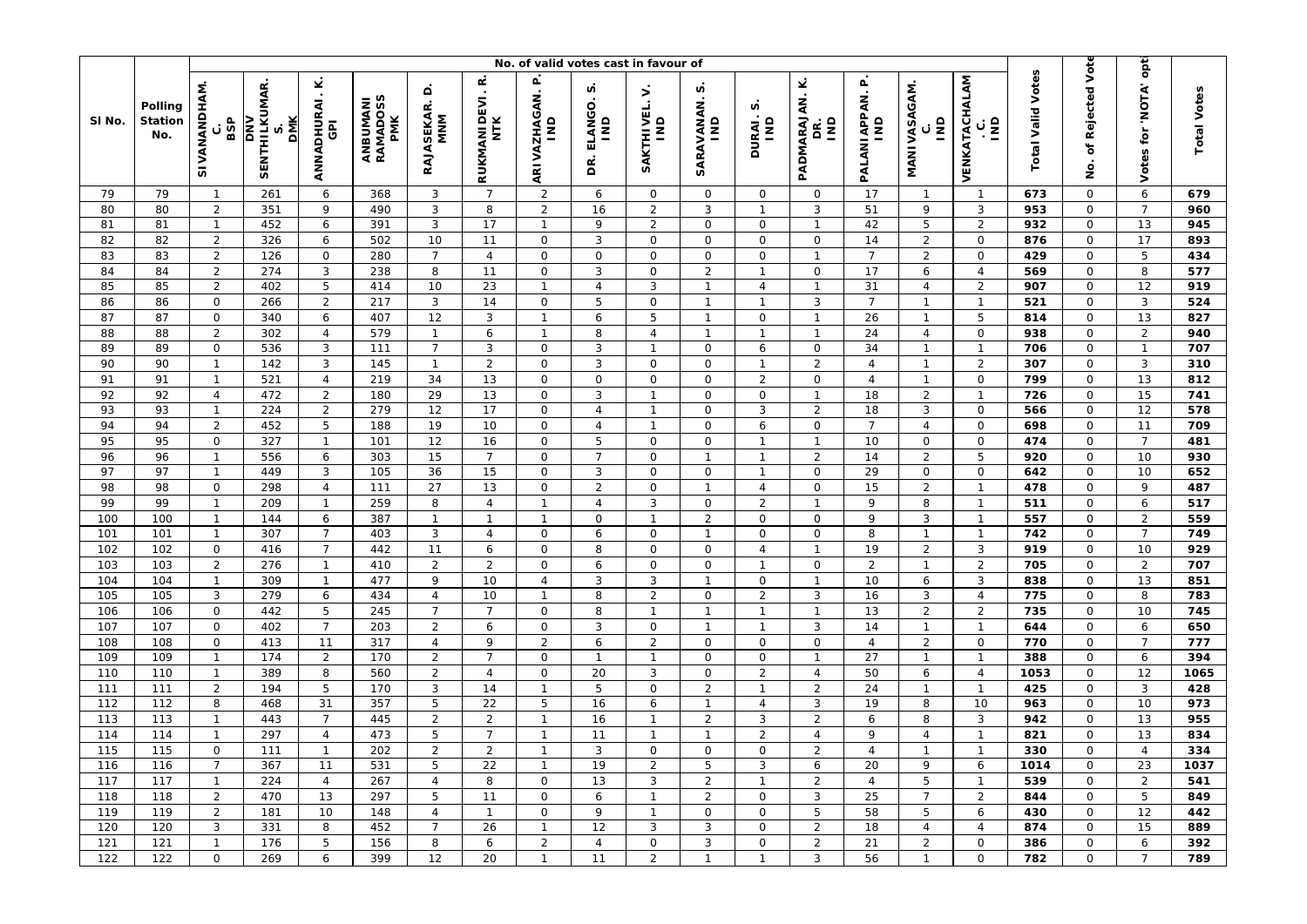|            |                           | No. of valid votes cast in favour of |                                          |                                          |                                    |                                     |                          |                                |                                    |                               |                                          |                              |                                  |                                                 |                                         |                                               |                          |                              |                                      |                    |
|------------|---------------------------|--------------------------------------|------------------------------------------|------------------------------------------|------------------------------------|-------------------------------------|--------------------------|--------------------------------|------------------------------------|-------------------------------|------------------------------------------|------------------------------|----------------------------------|-------------------------------------------------|-----------------------------------------|-----------------------------------------------|--------------------------|------------------------------|--------------------------------------|--------------------|
| SI No.     | Polling<br>Station<br>No. | SIVANANDHAM<br>BSP<br>ပ              | SENTHILKUMAR<br><b>DMK</b><br><b>NNO</b> | ANNADHURAI.K.<br>$\overline{\mathbf{G}}$ | ANBUMANI<br>RAMADOSS<br><b>PMK</b> | $\circ$<br><b>RAJASEKAR.</b><br>MNM | œ<br>RUKMANIDEVI.<br>NTK | ARIVAZHAGAN. P<br>IND          | n<br>ELANGO.<br>$\frac{1}{2}$<br>g | Š.<br>SAKTHIVEL.<br>IND       | n<br><b>SARAVANAN.</b><br>$\overline{2}$ | n<br>DURAI.:<br>IND          | Ϋ́<br>PADMARAJAN.<br>gNI<br>Βë   | $\mathbf{r}$<br>PALANI APPAN.<br>$\overline{a}$ | MANIVASAGAM.<br>$\overline{\mathsf{s}}$ | VENKATACHALAM<br>$\overline{\mathsf{s}}$<br>ပ | <b>Total Valid Votes</b> | of Rejected Vote<br>ġ        | opti<br><b>ATON'</b><br>tor<br>Votes | <b>Total Votes</b> |
| 123        | 123                       | $\overline{2}$                       | 337                                      | $\overline{7}$                           | 224                                | 10                                  | 14                       | $\mathbf{1}$                   | 6                                  | $\overline{1}$                | 3                                        | 2                            | $\mathbf{1}$                     | 34                                              | 6                                       | $\overline{1}$                                | 649                      | $\mathsf{O}$                 | $\overline{12}$                      | 661                |
| 124        | 124                       | $\overline{2}$                       | 220                                      | $\mathbf{3}$                             | 379                                | 6                                   | $\overline{7}$           | $\mathbf{1}$                   | 12                                 | $\overline{1}$                | $\mathsf{O}$                             | $\mathbf 0$                  | $\overline{4}$                   | 19                                              | 3                                       | $\overline{1}$                                | 658                      | $\mathsf O$                  | 9                                    | 667                |
| 125        | 125                       | $\mathsf O$                          | 371                                      | $\overline{2}$                           | 419                                | $\overline{7}$                      | 8                        | $\overline{2}$                 | 10                                 | $\overline{4}$                | $\mathbf{1}$                             | $\overline{O}$               | $\mathbf{1}$                     | $\overline{2}$                                  | $\overline{2}$                          | 5                                             | 834                      | $\mathsf O$                  | 10                                   | 844                |
| 126        | 126                       | $\overline{2}$                       | 247                                      | $\overline{4}$                           | 317                                | $\overline{7}$                      | 16                       | $\mathbf{1}$                   | $\overline{7}$                     | 2                             | $\mathbf{1}$                             | $\mathsf{O}$                 | $\overline{2}$                   | 5                                               | $\overline{2}$                          | $\mathbf{1}$                                  | 614                      | $\mathsf{O}\xspace$          | 15                                   | 629                |
| 127        | 127                       | $\mathbf{3}$                         | 155                                      | $\overline{1}$                           | 432                                | 5                                   | 6                        | $\mathsf O$                    | 5                                  | 3                             | $\mathsf{O}$                             | $\mathbf 0$                  | $\overline{2}$                   | 16                                              | $\overline{2}$                          | 3                                             | 633                      | $\mathsf O$                  | 9                                    | 642                |
| 128        | 128                       | 3<br>3                               | 311                                      | $\overline{4}$                           | 190                                | $\mathbf{1}$                        | 15                       | $\mathbf{1}$                   | 3<br>8                             | $\mathbf 0$<br>$\overline{1}$ | $\mathbf 0$<br>2                         | $\overline{2}$               | $\mathbf{1}$                     | 11                                              | $\overline{2}$                          | 3<br>$\overline{2}$                           | 547                      | 0                            | 3                                    | 550                |
| 129<br>130 | 129<br>130                | $\mathbf{3}$                         | 393<br>429                               | 6<br>$\overline{5}$                      | 312<br>68                          | 2<br>$\overline{7}$                 | 16<br>15                 | $\mathbf{1}$<br>$\mathbf{1}$   | $\overline{4}$                     | $\overline{1}$                | $\mathbf{1}$                             | $\mathsf{O}$<br>$\mathbf{1}$ | $\overline{2}$<br>$\overline{2}$ | 12<br>23                                        | $\overline{1}$<br>$\mathsf{O}\xspace$   | $\overline{2}$                                | 761<br>562               | 0<br>$\mathsf O$             | 8<br>$\overline{7}$                  | 769<br>569         |
| 131        | 131                       | $\mathsf{O}\xspace$                  | 427                                      | $\overline{5}$                           | 201                                | 5                                   | 19                       | $\mathsf O$                    | $\overline{7}$                     | $\mathbf 0$                   | $\mathsf{O}$                             | $\mathbf 0$                  | $\overline{4}$                   | 42                                              | $\overline{4}$                          | $\overline{4}$                                | 718                      | $\mathsf O$                  | $\overline{7}$                       | 725                |
| 132        | 132                       | $\mathbf{1}$                         | 320                                      | 13                                       | 224                                | 6                                   | 17                       | $\mathsf O$                    | $\mathbf{1}$                       | $\mathbf 0$                   | 0                                        | $\mathsf{O}$                 | $\mathbf{1}$                     | 14                                              | $\overline{2}$                          | 0                                             | 599                      | $\mathsf{O}$                 | 5                                    | 604                |
| 133        | 133                       | $\overline{2}$                       | 348                                      | $\overline{2}$                           | 519                                | 3                                   | 12                       | $\mathbf{1}$                   | 16                                 | $\mathbf 0$                   | $\mathbf{1}$                             | $\mathbf 0$                  | $\mathsf{O}\xspace$              | $\mathbf{1}$                                    | $\overline{2}$                          | $\mathbf{1}$                                  | 908                      | $\mathsf O$                  | 8                                    | 916                |
| 134        | 134                       | $\overline{c}$                       | 200                                      | $\sqrt{3}$                               | 259                                | $\overline{2}$                      | $\mathbf{1}$             | $\sqrt{2}$                     | 8                                  | $\overline{1}$                | $\overline{2}$                           | $\overline{2}$               | $\mathbf{1}$                     | 8                                               | $\overline{2}$                          | $\overline{2}$                                | 495                      | $\mathsf O$                  | $\overline{7}$                       | 502                |
| 135        | 135                       | 5                                    | 307                                      | 12                                       | 304                                | $\overline{7}$                      | 9                        | $\overline{2}$                 | 16                                 | $\overline{1}$                | $\mathsf{O}$                             | $\overline{2}$               | $\overline{2}$                   | 9                                               | 3                                       | 6                                             | 685                      | $\mathsf{O}\xspace$          | 8                                    | 693                |
| 136        | 136                       | $\mathbf{3}$                         | 179                                      | $\overline{5}$                           | 234                                | 3                                   | 11                       | $\mathsf O$                    | 9                                  | $\overline{2}$                | $\mathbf{1}$                             | $\mathbf{1}$                 | $\overline{2}$                   | 32                                              | $\mathbf{1}$                            | $\mathsf{O}$                                  | 483                      | $\mathsf O$                  | 6                                    | 489                |
| 137        | 137                       | 5                                    | 477                                      | 6                                        | 69                                 | $\overline{7}$                      | 8                        | $\mathbf{1}$                   | $\overline{a}$                     | $\overline{1}$                | $\mathsf{O}$                             | $\mathbf 0$                  | $\mathbf{1}$                     | 70                                              | 5                                       | $\mathbf{1}$                                  | 653                      | $\mathsf O$                  | 5                                    | 658                |
| 138        | 138                       | $\mathbf{1}$                         | 362                                      | $\overline{4}$                           | 218                                | 22                                  | 10                       | $\mathsf O$                    | 3                                  | $\mathbf{1}$                  | $\overline{a}$                           | $\mathbf{1}$                 | $\mathbf{1}$                     | 43                                              | $\mathbf{1}$                            | $\overline{a}$                                | 671                      | $\mathsf O$                  | 6                                    | 677                |
| 139        | 139                       | $\mathsf{O}\xspace$                  | 265                                      | $\overline{5}$                           | 302                                | 8                                   | 9                        | $\mathbf{1}$                   | $\overline{4}$                     | $\mathbf 0$                   | $\mathsf{O}$                             | $\mathbf{1}$                 | $\overline{2}$                   | 8                                               | $\mathbf{1}$                            | $\overline{1}$                                | 607                      | $\mathsf{O}\xspace$          | $\overline{7}$                       | 614                |
| 140        | 140                       | $\mathbf{1}$                         | 244                                      | $\overline{2}$                           | 147                                | 5                                   | 5                        | $\mathbf{1}$                   | 3                                  | $\mathbf 0$                   | $\mathsf{O}$                             | $\overline{2}$               | $\overline{2}$                   | 40                                              | $\overline{1}$                          | $\overline{2}$                                | 455                      | $\mathsf{O}$                 | 8                                    | 463                |
| 141        | 141                       | $\mathsf{O}\xspace$                  | 293                                      | $\overline{2}$                           | 132                                | $\overline{4}$                      | 8                        | $\mathsf O$                    | $\mathbf{1}$                       | $\mathbf 0$                   | 0                                        | $\mathsf{O}\xspace$          | $\mathbf{1}$                     | 22                                              | $\mathbf 0$                             | $\overline{1}$                                | 464                      | 0                            | 10                                   | 474                |
| 142        | 142                       | $\mathbf{3}$                         | 382                                      | $\overline{4}$                           | 413                                | 5                                   | 10                       | $\mathbf{1}$                   | 11                                 | $\overline{1}$                | $\mathsf{O}$                             | $\mathbf{1}$                 | $\mathbf{1}$                     | 16                                              | $\overline{4}$                          | 5                                             | 857                      | $\mathsf O$                  | 18                                   | 875                |
| 143        | 143                       | $\mathbf{1}$                         | 190                                      | 3                                        | 179                                | $\overline{4}$                      | 5                        | $\mathsf O$                    | 3                                  | $\overline{1}$                | $\mathbf{1}$                             | $\mathbf{1}$                 | $\mathsf O$                      | 16                                              | $\overline{1}$                          | $\mathbf{1}$                                  | 406                      | $\mathbf 0$                  | $\mathbf 0$                          | 406                |
| 144        | 144                       | $\mathbf{1}$                         | 482                                      | 6                                        | 213                                | 30                                  | 18                       | $\mathsf O$                    | $\overline{4}$                     | $\mathbf 0$                   | $\mathbf{1}$                             | $\mathsf{O}$                 | $\mathbf{3}$                     | 46                                              | 5                                       | $\overline{1}$                                | 810                      | $\mathsf{O}\xspace$          | 10                                   | 820                |
| 145        | 145                       | $\mathbf{1}$                         | 791                                      | 8                                        | 111                                | 9                                   | $\overline{4}$           | $\mathsf{O}\xspace$            | 0                                  | $\mathbf{1}$                  | 0                                        | $\overline{2}$               | $\mathsf O$                      | 37                                              | $\overline{2}$                          | $\mathsf{O}$                                  | 966                      | $\mathsf{O}\xspace$          | 5                                    | 971                |
| 146        | 146                       | $\mathbf{1}$                         | 644                                      | $\overline{4}$                           | 247                                | 14                                  | 14                       | $\mathsf O$                    | $\mathbf{1}$                       | $\mathbf{1}$                  | 0                                        | 0                            | $\mathsf O$                      | 33                                              | $\overline{2}$                          | $\overline{2}$                                | 963                      | 0                            | $\overline{7}$                       | 970                |
| 147        | 147                       | $\overline{2}$                       | 416                                      | $\mathbf{3}$                             | 195                                | 5                                   | 9                        | $\mathsf{O}\xspace$            | $\overline{4}$                     | $\mathbf 0$                   | $\mathbf 0$                              | $\mathbf 0$                  | $\mathsf O$                      | 33                                              | $\mathbf{1}$                            | $\mathsf O$                                   | 668                      | $\mathsf O$                  | 9                                    | 677                |
| 148        | 148                       | $\mathbf{3}$                         | 472                                      | $\overline{7}$                           | 430                                | 9                                   | 8                        | $\mathsf O$                    | $\mathbf{1}$                       | $\mathbf 0$                   | $\mathsf{O}$                             | $\mathbf 0$                  | $\mathbf{1}$                     | 15                                              | $\overline{2}$                          | $\overline{4}$                                | 952                      | $\mathsf O$                  | 6                                    | 958                |
| 149        | 149                       | $\mathsf{O}$                         | 486                                      | $\overline{7}$                           | 108                                | $\overline{7}$                      | 10                       | $\mathsf O$                    | 4                                  | $\mathbf 0$                   | $\mathbf{1}$                             | 0                            | $\mathsf O$                      | 16                                              | 3                                       | 3                                             | 645                      | $\mathsf{O}$                 | 5                                    | 650                |
| 150        | 150                       | 5                                    | 380                                      | 6                                        | 379                                | 11                                  | 9                        | $\mathbf{1}$                   | 8                                  | $\Omega$                      | $\mathbf{1}$                             | $\overline{O}$               | $\mathsf O$                      | 35                                              | 3                                       | $\overline{2}$                                | 840                      | $\mathsf O$                  | 16                                   | 856                |
| 151        | 151                       | $\overline{4}$                       | 356                                      | 12                                       | 294                                | 5                                   | 18                       | $\mathsf{O}\xspace$            | 5                                  | $\mathbf 0$                   | $\overline{2}$                           | 5                            | $\sqrt{2}$                       | 6                                               | $\overline{2}$                          | $\overline{1}$                                | 712                      | $\mathsf O$                  | 12                                   | 724                |
| 152        | 152                       | $\mathbf{1}$                         | 291                                      | $\overline{4}$                           | 222                                | 5                                   | 8                        | $\mathsf O$                    | 6                                  | $\mathbf 0$                   | $\mathbf{1}$                             | $\overline{2}$               | $\mathbf{1}$                     | 8                                               | $\overline{2}$                          | $\overline{2}$                                | 553                      | $\mathsf O$                  | $\overline{7}$                       | 560                |
| 153        | 153                       | $\overline{4}$                       | 274                                      | $\overline{5}$                           | 214                                | 5                                   | 8                        | $\mathbf{1}$                   | 8                                  | $\mathbf 0$                   | $\mathsf{O}$                             | $\mathbf{1}$                 | $\mathbf{1}$                     | 10                                              | 3                                       | $\mathsf O$                                   | 534                      | $\mathsf{O}\xspace$          | 9                                    | 543                |
| 154        | 154                       | $\mathbf{1}$                         | 207                                      | $\overline{4}$                           | 291                                | 3                                   | $\overline{4}$           | $\mathbf{1}$                   | 5                                  | $\mathbf{1}$                  | $\mathsf{O}$                             | $\mathbf 0$                  | $\mathsf{O}\xspace$              | 9                                               | 3                                       | $\mathbf{1}$                                  | 530                      | 0                            | $\overline{4}$                       | 534                |
| 155        | 155                       | 5                                    | 813                                      | $\mathbf{3}$                             | 32                                 | 3                                   | $\overline{2}$           | $\mathsf O$                    | 0                                  | 0                             | $\mathsf{O}$                             | $\mathbf 0$                  | $\mathsf{O}\xspace$              | 20                                              | $\mathsf{O}\xspace$                     | $\overline{1}$                                | 879                      | $\mathsf{O}\xspace$          | 5                                    | 884                |
| 156        | 156                       | $\overline{7}$                       | 746                                      | 5                                        | 33                                 | $\overline{2}$                      | 19                       | $\mathbf{1}$                   | $\mathbf{1}$                       | $\mathbf{1}$                  | $\mathbf 0$                              | $\mathbf{1}$                 | $\mathbf{1}$                     | 18                                              | 3                                       | 3                                             | 841                      | $\mathsf O$                  | $\overline{7}$                       | 848                |
| 157        | 157                       | $\overline{2}$                       | 276                                      | $\ensuremath{\mathsf{3}}$                | 653                                | 9                                   | 12                       | $\mathsf O$                    | 3                                  | $\mathbf{1}$                  | 0                                        | $\mathsf O$                  | $\mathsf{O}\xspace$              | $\overline{4}$                                  | 3                                       | $\mathbf{1}$                                  | 967                      | 0                            | 21                                   | 988                |
| 158        | 158                       | 3                                    | 505                                      | $\overline{2}$                           | 154                                | $\overline{2}$                      | 5                        | $\mathsf{O}\xspace$            | $\overline{a}$                     | 0                             | $\mathsf{O}$                             | $\overline{O}$               | $\mathbf{1}$                     | $\mathbf 0$                                     | 0                                       | 3                                             | 677                      | $\mathsf{O}\xspace$          | 3                                    | 680                |
| 159        | 159                       | 4                                    | 221                                      | 6                                        | 632                                | $\overline{4}$                      | 9                        | $\overline{2}$                 | 12                                 | $\sqrt{2}$                    | $\mathsf O$                              | $\mathsf{O}\xspace$          | $\overline{a}$                   | 8                                               | $\overline{7}$                          | $\overline{a}$                                | 911                      | $\mathsf O$                  | 8                                    | 919                |
| 160        | 160                       | $\mathbf{1}$                         | 75                                       | 0                                        | 462                                | 9                                   | 8                        | $\mathsf{O}$                   | $\overline{2}$                     | $\overline{1}$                | $\mathbf{1}$                             | 0                            | $\mathbf{1}$                     | 23                                              | $\overline{2}$                          | $\overline{2}$                                | 587                      | 0                            | 8                                    | 595                |
| 161        | 161                       | 4                                    | 182                                      | 6                                        | 458                                | 5                                   | 11                       | $\mathsf{O}$                   | 5                                  | $\overline{1}$                | 0                                        | $\mathbf{1}$                 | 3                                | 11                                              | 6                                       | 3                                             | 696                      | $\mathbf{O}$                 | 19                                   | 715                |
| 162        | 162                       | $\mathbf{1}$                         | 225                                      | 5                                        | 541                                | 16                                  | 17                       | 5                              | 10                                 | 2                             | $\mathbf{1}$                             | $\mathsf{O}$                 | $\overline{2}$                   | 19                                              | $\overline{4}$                          | $\mathbf 0$                                   | 848                      | $\mathsf{O}$                 | 5                                    | 853                |
| 163        | 163                       | 51                                   | 213                                      | $\overline{4}$                           | 35                                 | $\overline{2}$                      | $\overline{2}$           | $\mathsf{O}$                   | 0                                  | 0                             | $\mathbf{1}$                             | $\mathsf O$                  | $\overline{2}$                   | 17                                              | 3                                       | 0                                             | 330                      | 0                            | 10                                   | 340                |
| 164<br>165 | 164<br>165                | $\overline{4}$                       | 374<br>281                               | $\overline{2}$<br>5                      | 372<br>387                         | 11                                  | 20<br>17                 | $\overline{2}$<br>$\mathbf{1}$ | 10<br>19                           | 2<br>$\mathbf{1}$             | 0                                        | $\mathbf{1}$<br>$\mathsf{O}$ | 3<br>$\mathbf{3}$                | 38<br>53                                        | 12<br>$\overline{7}$                    | $\mathbf{1}$                                  | 852<br>788               | $\mathsf{O}$                 | 10                                   | 862<br>798         |
|            |                           | 3<br>5                               |                                          |                                          |                                    | 9                                   |                          | 3                              | 9                                  | 0                             | 0<br>0                                   | $\overline{2}$               | 11                               |                                                 |                                         | $\overline{2}$<br>5                           | 824                      | $\mathsf{O}$<br>$\mathsf{O}$ | 10<br>20                             |                    |
| 166        | 166                       |                                      | 283                                      | 11                                       | 413                                | 8                                   | 11                       |                                |                                    |                               |                                          |                              |                                  | 55                                              | 8                                       |                                               |                          |                              |                                      | 844                |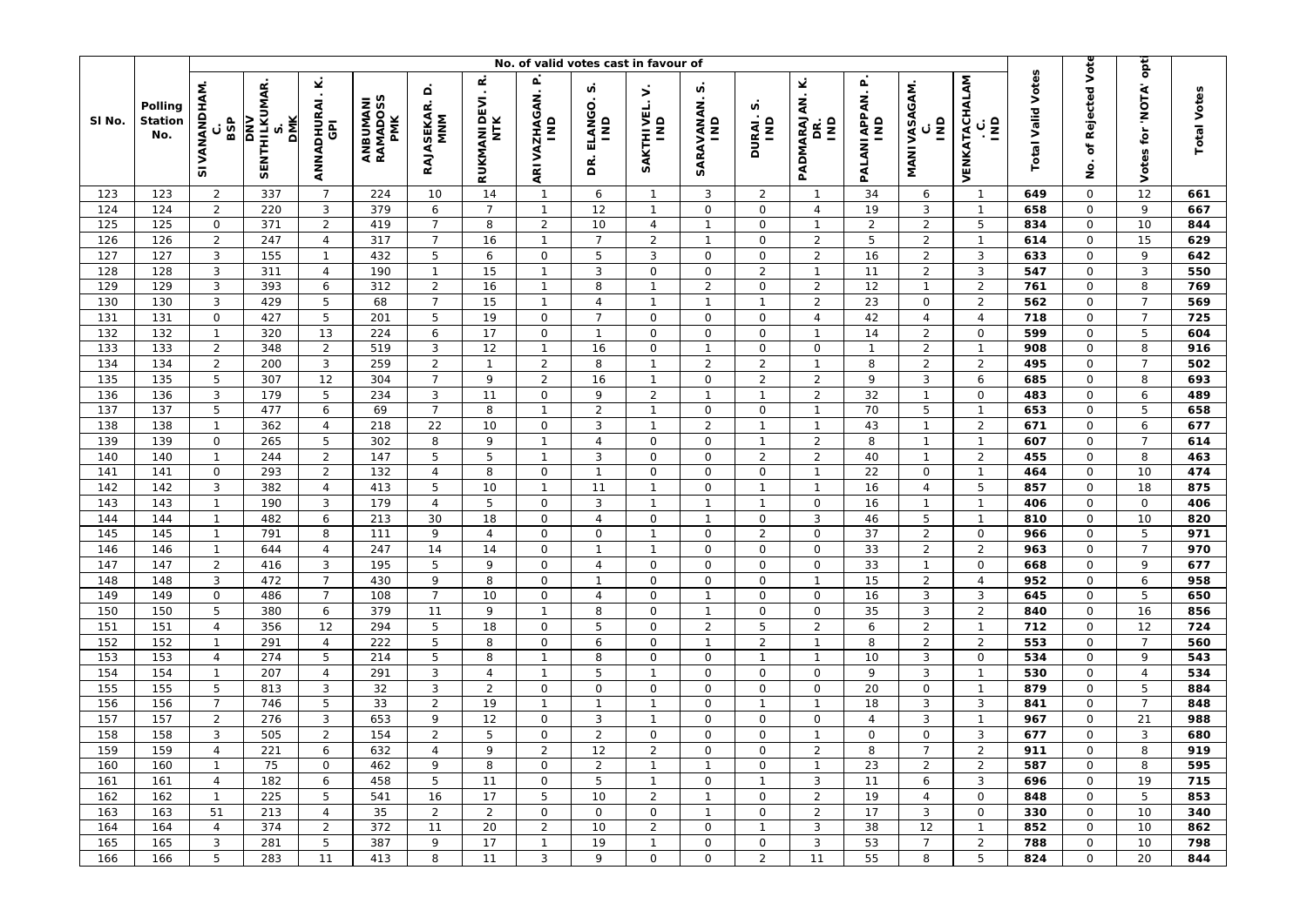|                        |                                  | No. of valid votes cast in favour of |                                                 |                                              |                             |                               |                                      |                                       |                                               |                                   |                                   |                             |                                |                                 |                                         |                                               | opt                      |                            |                        |                    |
|------------------------|----------------------------------|--------------------------------------|-------------------------------------------------|----------------------------------------------|-----------------------------|-------------------------------|--------------------------------------|---------------------------------------|-----------------------------------------------|-----------------------------------|-----------------------------------|-----------------------------|--------------------------------|---------------------------------|-----------------------------------------|-----------------------------------------------|--------------------------|----------------------------|------------------------|--------------------|
| SI No.                 | Polling<br><b>Station</b><br>No. | SIVANANDHAM<br>BSP<br>с              | <b>SENTHILKUMAR</b><br><b>DMK</b><br><b>NNO</b> | ⊻<br>$\cdot$<br>ANNADHURAI<br>$\overline{6}$ | ANBUMANI<br>RAMADOSS<br>PMK | ≏<br><b>RAJASEKAR.</b><br>MNM | œ<br>$\bullet$<br>RUKMANIDEVI<br>NTK | ARIVAZHAGAN. P<br>IND                 | n<br>ELANGO<br>$\overline{\mathsf{s}}$<br>DR. | $\mathbf{r}$<br>SAKTHIVEL.<br>IND | n<br>SARAVANAN.<br>$\overline{a}$ | n<br>DURAI.;<br>IND         | Ý<br>PADMARAJAN.<br>āNI<br>g   | PALANIAPPAN. P<br>$\frac{1}{2}$ | MANIVASAGAM.<br>$\overline{\mathsf{s}}$ | VENKATACHALAM<br>$\overline{\mathsf{s}}$<br>ن | <b>Total Valid Votes</b> | of Rejected Vote<br>g      | 'NOTA'<br>tor<br>Votes | <b>Total Votes</b> |
| 167                    | 167                              | $\mathsf O$                          | 149                                             | 5                                            | 274                         | 9                             | 11                                   | $\mathsf{O}$                          | $\overline{4}$                                | $\mathbf 0$                       | 0                                 | $\mathbf 0$                 | $\mathbf 1$                    | 10                              | 3                                       | $\overline{2}$                                | 468                      | $\mathbf 0$                | $\boldsymbol{6}$       | 474                |
| 168                    | 168                              | 3                                    | 325                                             | 6                                            | 200                         | 5                             | 5                                    | $\mathbf{1}$                          | $\overline{4}$                                | 0                                 | $\mathbf{1}$                      | $\mathbf 0$                 | $\mathsf O$                    | 5                               | $\overline{4}$                          | $\overline{2}$                                | 561                      | $\mathsf O$                | 3                      | 564                |
| 169                    | 169                              | $\mathsf 3$                          | 330                                             | $\sqrt{4}$                                   | 197                         | $\mathbf 0$                   | $\overline{4}$                       | $\overline{2}$                        | 10                                            | 0                                 | 0                                 | $\mathbf{1}$                | $\overline{2}$                 | 13                              | $\overline{4}$                          | $\overline{1}$                                | 571                      | $\mathbf 0$                | 3                      | 574                |
| 170                    | 170                              | 3                                    | 428                                             | 5                                            | 345                         | 5                             | 33                                   | $\mathbf{1}$                          | 6                                             | $\mathbf{1}$                      | $\overline{2}$                    | $\mathbf{1}$                | $\overline{4}$                 | 61                              | 5                                       | 3                                             | 903                      | 0                          | 23                     | 926                |
| 171                    | 171                              | $\mathbf 5$                          | 367                                             | 12                                           | 195                         | 3                             | $\overline{4}$                       | $\mathsf O$                           | 5                                             | $\overline{1}$                    | $\overline{1}$                    | 3                           | $\overline{2}$                 | 31                              | $\overline{7}$                          | $\overline{4}$                                | 640                      | $\mathsf O$                | 6                      | 646                |
| 172                    | 172                              | $\mathbf{1}$                         | 303                                             | 10                                           | 413                         | 10                            | 11                                   | $\overline{2}$                        | 14                                            | $\overline{2}$                    | $\overline{2}$                    | $\mathbf{1}$                | $\overline{2}$                 | 32                              | 3                                       | 3                                             | 809                      | $\mathbf 0$                | 16                     | 825                |
| 173                    | 173                              | $\overline{2}$                       | 474                                             | $\mathbf{1}$                                 | 305                         | 12                            | 10                                   | $\mathbf{1}$                          | $\overline{4}$                                | 0                                 | 0                                 | $\mathbf{1}$                | $\overline{2}$                 | 13                              | $\mathbf{1}$                            | $\overline{4}$                                | 830                      | 0                          | 11                     | 841                |
| 174<br>$\frac{1}{175}$ | 174<br>175                       | $\mathsf{O}$                         | 359<br>459                                      | $\mathbf 5$                                  | 136<br>247                  | $\overline{7}$                | 9<br>33                              | $\mathsf{O}\xspace$<br>$\overline{1}$ | 9<br>3                                        | 0<br>$\circ$                      | $\overline{1}$<br>$\mathbf{1}$    | $\mathbf{1}$<br>$\mathbf 0$ | $\mathsf{O}$<br>$\overline{2}$ | 37<br>10                        | $\mathbf{1}$<br>3                       | $\overline{4}$<br>$\mathbf{1}$                | 569<br>771               | $\mathsf O$<br>$\mathbf 0$ | $\overline{4}$         | 573<br>777         |
| 176                    | 176                              | 3<br>3                               |                                                 | 5<br>$\mathbf{3}$                            | 287                         | 3                             | 3                                    | $\overline{2}$                        | 5                                             | $\overline{1}$                    | $\mathbf{1}$                      | 0                           | $\mathsf{O}\xspace$            | $\overline{2}$                  | $\mathbf{1}$                            | 3                                             |                          | 0                          | 6<br>9                 |                    |
| 177                    | 177                              | $\mathbf{1}$                         | 383<br>208                                      | $\mathbf{3}$                                 | 167                         | 6<br>3                        | 5                                    | $\mathsf O$                           | $\overline{7}$                                | 0                                 | 0                                 | $\mathbf 0$                 | $\overline{2}$                 | 14                              | $\mathbf{1}$                            | $\mathbf{1}$                                  | 700<br>412               | $\mathsf O$                | 3                      | 709<br>415         |
| 178                    | 178                              | 5                                    | 422                                             | 5                                            | 152                         | 3                             | 9                                    | $\overline{1}$                        | 3                                             | $\overline{2}$                    | 0                                 | $\mathbf{1}$                | $\mathsf O$                    | 5                               | 3                                       | 3                                             | 614                      | $\mathbf 0$                | $\overline{4}$         | 618                |
| 179                    | 179                              | $\overline{2}$                       | 285                                             | 5                                            | 304                         | 8                             | $\overline{2}$                       | $\overline{2}$                        | 13                                            | 3                                 | 3                                 | $\overline{2}$              | $\mathbf{1}$                   | $\overline{7}$                  | $\overline{2}$                          | 3                                             | 642                      | $\mathsf{O}$               | 12                     | 654                |
| 180                    | 180                              | $\mathbf{1}$                         | 320                                             | $\ensuremath{\mathsf{3}}$                    | 348                         | 8                             | 11                                   | $\overline{2}$                        | $\overline{7}$                                | 0                                 | 3                                 | $\mathbf{1}$                | $\mathbf{1}$                   | 6                               | $\overline{4}$                          | $\overline{2}$                                | 717                      | $\mathsf O$                | 17                     | 734                |
| 181                    | 181                              | $\mathbf{1}$                         | 248                                             | $\overline{2}$                               | 479                         | 5                             | 13                                   | $\mathsf O$                           | 10                                            | $\mathbf{1}$                      | $\mathbf{1}$                      | $\mathbf{1}$                | $\mathsf{O}$                   | 12                              | 5                                       | $\mathbf{1}$                                  | 779                      | $\mathbf 0$                | 18                     | 797                |
| 182                    | 182                              | $\overline{4}$                       | 309                                             | $\overline{4}$                               | 467                         | 5                             | 8                                    | $\mathbf{1}$                          | $\overline{2}$                                | $\overline{2}$                    | $\mathbf{1}$                      | $\mathsf O$                 | $\mathbf{1}$                   | 20                              | 3                                       | 3                                             | 830                      | 0                          | 8                      | 838                |
| 183                    | 183                              | $\overline{4}$                       | 237                                             | $\overline{4}$                               | 283                         | $\mathbf{1}$                  | 8                                    | $\mathsf{O}$                          | 12                                            | $\overline{1}$                    | $\overline{2}$                    | $\overline{2}$              | $\overline{2}$                 | 29                              | 3                                       | $\mathbf 0$                                   | 588                      | $\mathsf O$                | 8                      | 596                |
| 184                    | 184                              | $\mathsf O$                          | 155                                             | $\mathbf{1}$                                 | 164                         | $\overline{7}$                | $\overline{7}$                       | $\mathsf{O}\xspace$                   | $\mathsf{O}\xspace$                           | $\mathsf{O}\xspace$               | $\mathbf{1}$                      | $\mathbf 0$                 | $\mathsf{O}\xspace$            | 26                              | $\mathbf{1}$                            | $\mathsf{O}$                                  | 362                      | $\mathbf 0$                | $\overline{4}$         | 366                |
| 185                    | 185                              | $\mathbf{1}$                         | 512                                             | 11                                           | 278                         | 12                            | 21                                   | $\mathbf{1}$                          | 9                                             | 3                                 | 0                                 | $\sqrt{3}$                  | $\sqrt{3}$                     | 59                              | 6                                       | $\overline{2}$                                | 921                      | 0                          | 14                     | 935                |
| 186                    | 186                              | $\,8\,$                              | 461                                             | 9                                            | 192                         | 6                             | 17                                   | $\mathbf{3}$                          | 14                                            | $\overline{1}$                    | $\mathbf{1}$                      | $\overline{2}$              | $\mathsf{O}\xspace$            | 35                              | $\overline{2}$                          | $\overline{4}$                                | 755                      | $\mathsf O$                | 9                      | 764                |
| 187                    | 187                              | 3                                    | 165                                             | $\overline{2}$                               | 78                          | $\mathbf 0$                   | 3                                    | $\mathsf O$                           | $\mathbf{1}$                                  | $\mathbf 0$                       | 0                                 | 0                           | $\mathsf O$                    | 14                              | $\overline{4}$                          | $\mathsf{O}$                                  | 270                      | 0                          | 13                     | 283                |
| 188                    | 188                              | $\overline{4}$                       | 481                                             | $\overline{4}$                               | 169                         | 17                            | 29                                   | $\mathbf{1}$                          | 3                                             | $\overline{2}$                    | 0                                 | $\mathsf{O}$                | $\mathbf{1}$                   | 19                              | 6                                       | $\mathbf 0$                                   | 736                      | $\mathsf O$                | 10                     | 746                |
| 189                    | 189                              | $\mathbf{3}$                         | 222                                             | $\overline{2}$                               | 280                         | 3                             | 6                                    | 3                                     | 9                                             | $\overline{1}$                    | 0                                 | $\mathsf{O}$                | $\mathsf{O}\xspace$            | $\overline{2}$                  | 3                                       | $\mathbf 0$                                   | 534                      | 0                          | $\overline{1}$         | 535                |
| 190                    | 190                              | $\overline{2}$                       | 463                                             | 11                                           | 351                         | 8                             | $\overline{7}$                       | $\mathbf{1}$                          | $\overline{7}$                                | $\overline{2}$                    | $\mathbf{1}$                      | 0                           | $\overline{4}$                 | 18                              | $\mathbf{1}$                            | 3                                             | 879                      | 0                          | 19                     | 898                |
| 191                    | 191                              | $\mathbf{1}$                         | 358                                             | 10                                           | 418                         | $\overline{4}$                | 11                                   | $\mathbf{3}$                          | 11                                            | 0                                 | 0                                 | $\mathbf 0$                 | $\overline{7}$                 | 54                              | 8                                       | 5                                             | 890                      | $\mathsf{O}$               | 10                     | 900                |
| 192                    | 192                              | $\overline{2}$                       | 270                                             | $\overline{7}$                               | 369                         | $\overline{7}$                | 8                                    | $\sqrt{2}$                            | 6                                             | $\overline{2}$                    | 0                                 | $\mathbf 0$                 | $\overline{2}$                 | 25                              | 3                                       | $\overline{2}$                                | 705                      | $\mathbf 0$                | 2                      | 707                |
| 193                    | 193                              | 3                                    | 525                                             | 10                                           | 249                         | 9                             | 17                                   | $\mathsf O$                           | 3                                             | $\mathbf 0$                       | 0                                 | 0                           | 3                              | 43                              | $\mathbf{1}$                            | $\mathbf{1}$                                  | 864                      | 0                          | 6                      | 870                |
| 194                    | 194                              | $\mathbf{1}$                         | 175                                             | $\overline{2}$                               | 457                         | 3                             | 8                                    | $\overline{1}$                        | $\overline{7}$                                | $\mathbf{1}$                      | $\overline{1}$                    | $\mathbf 0$                 | $\sqrt{2}$                     | 58                              | $\overline{2}$                          | $\mathbf 0$                                   | 718                      | $\mathbf 0$                | 5                      | 723                |
| 195                    | 195                              | $\mathbf{1}$                         | 143                                             | $\ensuremath{\mathsf{3}}$                    | 482                         | 3                             | 9                                    | $\sqrt{2}$                            | 17                                            | $\overline{1}$                    | $\mathbf{1}$                      | $\overline{2}$              | $\mathsf{O}\xspace$            | 13                              | $\overline{2}$                          | 3                                             | 682                      | 0                          | 8                      | 690                |
| 196                    | 196                              | $\mathbf{1}$                         | 102                                             | $\mathbf{3}$                                 | 534                         | 2                             | 3                                    | $\mathbf{1}$                          | 6                                             | $\mathsf{O}\xspace$               | $\overline{1}$                    | $\overline{2}$              | $\mathbf{1}$                   | 5                               | 2                                       | $\overline{2}$                                | 665                      | $\mathsf O$                | 2                      | 667                |
| 197                    | 197                              | $\mathsf O$                          | 447                                             | 8                                            | 220                         | 6                             | 11                                   | $\mathsf O$                           | $\overline{2}$                                | $\overline{2}$                    | $\mathbf{1}$                      | $\mathbf{1}$                | $\ensuremath{\mathsf{3}}$      | 34                              | $\overline{4}$                          | 6                                             | 745                      | $\mathbf 0$                | 10                     | 755                |
| 198                    | 198                              | 3                                    | 133                                             | $\mathbf{3}$                                 | 200                         | $\overline{4}$                | $\overline{2}$                       | $\mathsf{O}\xspace$                   | 3                                             | 0                                 | 0                                 | $\mathsf{O}$                | $\mathsf{O}\xspace$            | 5                               | 3                                       | $\mathbf{1}$                                  | 357                      | $\mathsf O$                | $\mathbf{1}$           | 358                |
| 199                    | 199                              | 3                                    | 302                                             | $\overline{7}$                               | 481                         | $\overline{4}$                | 6                                    | $\overline{2}$                        | 6                                             | $\overline{2}$                    | 0                                 | $\mathbf 0$                 | $\overline{7}$                 | 40                              | 11                                      | 9                                             | 880                      | $\mathsf O$                | 5                      | 885                |
| 200                    | 200                              | $\mathbf{1}$                         | 164                                             | $\mathbf{3}$                                 | 125                         | $\mathbf{1}$                  | $\overline{2}$                       | $\mathsf O$                           | 3                                             | $\overline{1}$                    | 0                                 | $\mathbf 0$                 | $\mathsf{O}\xspace$            | 6                               | $\mathbf{1}$                            | $\overline{2}$                                | 309                      | $\mathbf 0$                | $\mathbf 0$            | 309                |
| 201                    | 201                              | 8                                    | 530                                             | 9                                            | 248                         | 3                             | 8                                    | $\mathsf{O}\xspace$                   | 8                                             | $\overline{2}$                    | 0                                 | 0                           | $\sqrt{2}$                     | 28                              | $\overline{2}$                          | 3                                             | 851                      | 0                          | 11                     | 862                |
| 202                    | 202                              | $\mathbf{1}$                         | 179                                             | $\mathbf{1}$                                 | 80                          | 3                             | 3                                    | $\mathbf 0$                           | $\overline{a}$                                | $\mathbf{1}$                      | 0                                 | $\mathbf 0$                 | $\mathbf{1}$                   | $\overline{7}$                  | $\mathbf 0$                             | $\mathbf{1}$                                  | 279                      | $\mathsf O$                | 3                      | 282                |
| 203                    | 203                              | $\mathbf{1}$                         | 321                                             | 3                                            | 149                         | 5                             | 8                                    | $\mathsf O$                           | $\mathbf{1}$                                  | 0                                 | 0                                 | $\mathsf{O}\xspace$         | $\mathbf{1}$                   | 35                              | $\mathbf{1}$                            | 0                                             | 525                      | $\mathsf O$                | 5                      | 530                |
| 204                    | 204                              | 6                                    | 176                                             | 3                                            | 332                         | 3                             | 4                                    | $\mathbf{1}$                          | 14                                            | $\overline{1}$                    | $\mathbf{1}$                      | 0                           | 5                              | 24                              | 6                                       | 4                                             | 580                      | 0                          | $\overline{7}$         | 587                |
| 205                    | 205                              | 0                                    | 155                                             | $\overline{2}$                               | 311                         | 4                             | $\overline{2}$                       | $\mathbf{O}$                          | 10                                            | 0                                 | $\mathbf{1}$                      | $\mathbf{1}$                | $\mathsf{O}$                   | 3                               | $\mathbf{1}$                            | 4                                             | 494                      | $\mathsf{O}$               | 4                      | 498                |
| 206                    | 206                              | $\overline{2}$                       | 243                                             | $\overline{7}$                               | 248                         | $\overline{4}$                | $\overline{2}$                       | $\mathbf{1}$                          | 6                                             | $\overline{2}$                    | $\mathbf{1}$                      | $\mathbf 0$                 | $\mathbf{1}$                   | 8                               | 2                                       | $\overline{2}$                                | 529                      | $\mathbf 0$                | 9                      | 538                |
| 207                    | 207                              | $\mathbf{1}$                         | 235                                             | $\overline{2}$                               | 272                         | $\overline{2}$                | 5                                    | 0                                     | 5                                             | 3                                 | $\mathbf{1}$                      | $\mathbf{1}$                | $\overline{2}$                 | 14                              | $\overline{2}$                          | 0                                             | 545                      | 0                          | 14                     | 559                |
| 208                    | 208                              | 0                                    | 233                                             | $\overline{4}$                               | 258                         | 4                             | 6                                    | $\overline{2}$                        | 9                                             | $\mathbf 0$                       | 0                                 | $\mathbf{1}$                | 0                              | 13                              | 3                                       | $\mathsf{O}$                                  | 533                      | 0                          | 8                      | 541                |
| 209                    | 209                              | $\overline{2}$                       | 293                                             | 5                                            | 69                          | 3                             | 12                                   | $\mathbf{1}$                          | 3                                             | $\overline{1}$                    | $\overline{2}$                    | $\mathsf{O}$                | $\mathbf{1}$                   | 28                              | $\mathbf{1}$                            | $\mathsf O$                                   | 421                      | 0                          | 9                      | 430                |
| 210                    | 210                              | 3                                    | 346                                             | $\overline{7}$                               | 77                          | 5                             | 10                                   | 0                                     | 3                                             | 0                                 | 0                                 | $\mathbf{1}$                | $\overline{2}$                 | 32                              | $\overline{4}$                          | 3                                             | 493                      | 0                          | 8                      | 501                |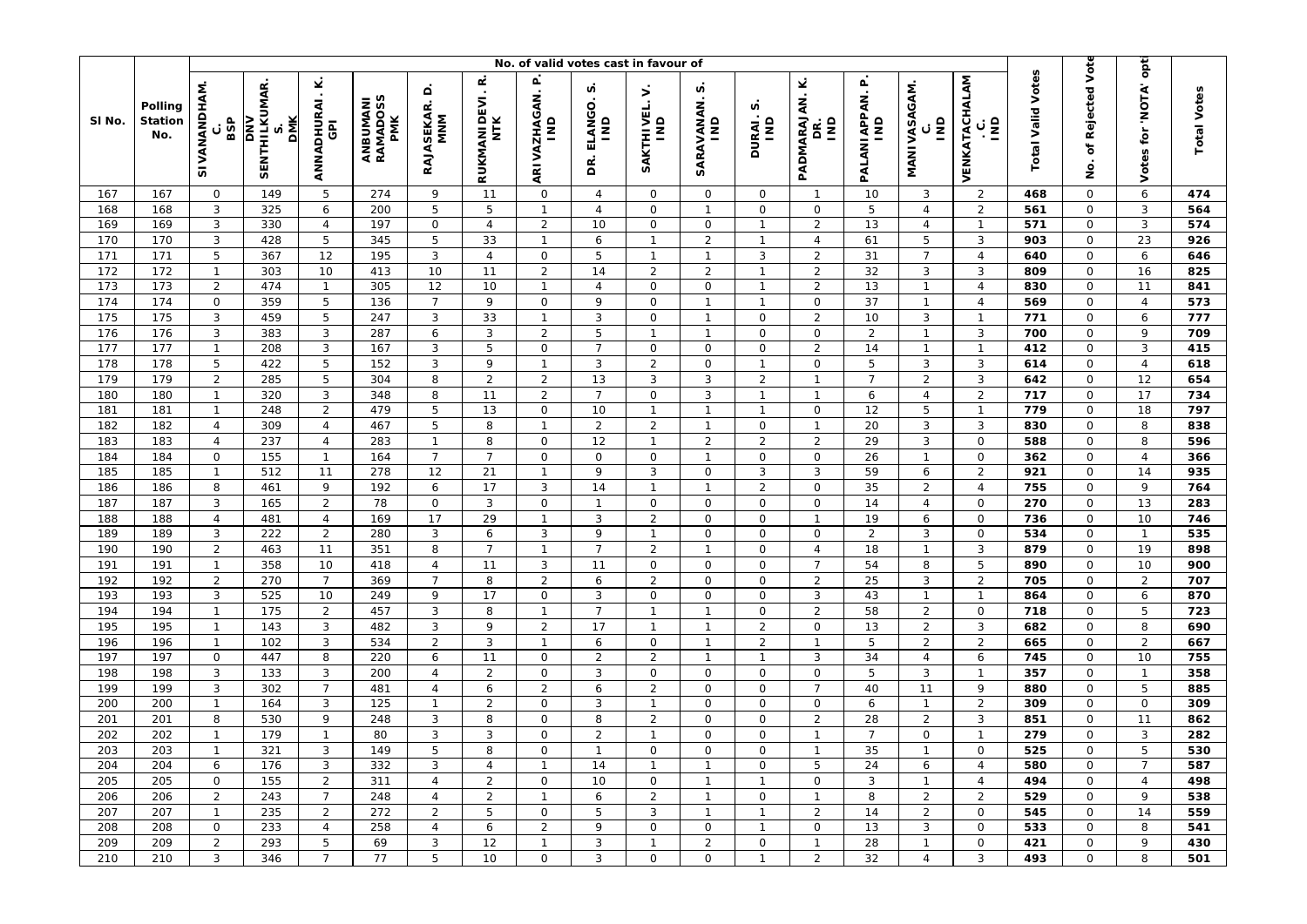|            |                                  | No. of valid votes cast in favour of |                                                 |                                              |                             |                               |                                    |                                  |                         |                                       |                                 |                               |                                       |                                 |                                         |                                               |                          | opt                        |                        |                    |
|------------|----------------------------------|--------------------------------------|-------------------------------------------------|----------------------------------------------|-----------------------------|-------------------------------|------------------------------------|----------------------------------|-------------------------|---------------------------------------|---------------------------------|-------------------------------|---------------------------------------|---------------------------------|-----------------------------------------|-----------------------------------------------|--------------------------|----------------------------|------------------------|--------------------|
| SI No.     | Polling<br><b>Station</b><br>No. | SIVANANDHAM<br>BSP<br>с              | <b>SENTHILKUMAR</b><br><b>DMK</b><br><b>NNO</b> | ⊻<br>$\cdot$<br>ANNADHURAI<br>$\overline{6}$ | ANBUMANI<br>RAMADOSS<br>PMK | ۵<br><b>RAJASEKAR.</b><br>MNM | œ<br>$\cdot$<br>RUKMANIDEVI<br>NTK | ARIVAZHAGAN. P<br>IND            | n<br>ELANGO<br>Ξ<br>ΒŔ. | $\mathbf{r}$<br>SAKTHIVEL.<br>IND     | n<br>SARAVANAN.<br>$\mathsf{u}$ | n<br>DURAI.;<br>IND           | Ý<br>PADMARAJAN.<br>āNI<br>g          | PALANIAPPAN. P<br>$\frac{1}{2}$ | MANIVASAGAM.<br>$\overline{\mathsf{s}}$ | VENKATACHALAM<br>$\overline{\mathsf{s}}$<br>ن | <b>Total Valid Votes</b> | of Rejected Vote<br>g      | 'NOTA'<br>tor<br>Votes | <b>Total Votes</b> |
| 211        | 211                              | $\mathbf{1}$                         | 321                                             | $\mathbf{1}$                                 | 161                         | 3                             | 10                                 | $\mathbf{1}$                     | $\mathsf{O}$            | $\mathbf 0$                           | $\mathbf{1}$                    | $\mathbf{1}$                  | $\overline{7}$                        | 43                              | $\mathsf{O}\xspace$                     | 3                                             | 553                      | $\mathbf 0$                | $\overline{7}$         | 560                |
| 212        | 212                              | $\overline{4}$                       | 609                                             | 15                                           | 126                         | $\overline{7}$                | 24                                 | $\mathsf{O}\xspace$              | 6                       | $\overline{2}$                        | 3                               | $\mathbf 0$                   | 3                                     | 32                              | 5                                       | $\overline{7}$                                | 843                      | $\mathsf O$                | 8                      | 851                |
| 213        | 213                              | 8                                    | 283                                             | 9                                            | 443                         | 6                             | 4                                  | $\mathbf{3}$                     | 13                      | 6                                     | $\mathbf{1}$                    | $\overline{4}$                | 5                                     | 16                              | 6                                       | 3                                             | 810                      | 0                          | 10                     | 820                |
| 214        | 214                              | $\overline{4}$                       | 267                                             | 8                                            | 300                         | 5                             | $\overline{7}$                     | $\mathbf{1}$                     | 11                      | $\overline{1}$                        | $\overline{2}$                  | 3                             | $\overline{4}$                        | 20                              | $\overline{2}$                          | $\overline{2}$                                | 637                      | 0                          | 10                     | 647                |
| 215        | 215                              | $\mathsf{O}$                         | 83                                              | $\mathbf{1}$                                 | 178                         | $\overline{1}$                | 10                                 | $\mathsf O$                      | 5                       | $\mathsf{O}\xspace$                   | 0                               | $\mathbf 0$                   | $\overline{4}$                        | 14                              | $\mathsf{O}\xspace$                     | $\mathbf{1}$                                  | 297                      | $\mathsf O$                | 3                      | 300                |
| 216        | 216                              | $\mathbf{1}$                         | 537                                             | 9                                            | 209                         | 3                             | 12                                 | $\overline{1}$                   | 5                       | $\overline{2}$                        | $\overline{2}$                  | $\overline{2}$                | $\overline{7}$                        | 24                              | 5                                       | 3                                             | 822                      | $\mathbf 0$                | 10                     | 832                |
| 217        | 217                              | $\overline{2}$                       | 384                                             | $\overline{4}$                               | 342                         | 11                            | 11                                 | $\overline{4}$                   | 6                       | $\overline{4}$                        | 0                               | $\overline{2}$                | $\overline{4}$                        | 28                              | 5                                       | $\overline{4}$                                | 811                      | 0                          | $\overline{4}$         | 815                |
| 218<br>219 | 218<br>219                       | $\overline{7}$<br>$\mathsf{O}$       | 228<br>190                                      | $\overline{4}$                               | 437<br>257                  | 5                             | 11                                 | $\overline{2}$<br>$\overline{2}$ | 17                      | $\mathsf{O}\xspace$<br>$\overline{1}$ | 0<br>0                          | $\overline{2}$<br>$\mathbf 0$ | $\mathsf{O}\xspace$<br>$\overline{2}$ | 8<br>$\overline{7}$             | $\overline{2}$<br>5                     | $\mathbf{1}$                                  | 724<br>484               | $\mathsf O$<br>$\mathbf 0$ | 11<br>$\mathbf{1}$     | 735<br>485         |
| 220        |                                  |                                      |                                                 | $\overline{4}$<br>8                          |                             | 6<br>5                        | $\overline{2}$<br>19               | $\mathsf O$                      | 6<br>8                  | $\overline{1}$                        | 0                               | $\overline{4}$                |                                       | 59                              | $\mathbf 0$                             | $\overline{2}$<br>$\mathbf{1}$                |                          | 0                          | 3                      |                    |
| 221        | 220<br>221                       | 0<br>$\mathbf{1}$                    | 340<br>225                                      | $\mathsf O$                                  | 153<br>99                   | 5                             | 9                                  | $\mathbf{1}$                     | $\overline{7}$          | 0                                     | $\overline{2}$                  | $\mathsf O$                   | $\sqrt{2}$<br>5                       | 11                              | $\mathbf{1}$                            | $\overline{7}$                                | 600<br>373               | $\mathsf O$                | 3                      | 603<br>376         |
| 222        | 222                              | 3                                    | 485                                             | 14                                           | 311                         | 21                            | 20                                 | $\overline{1}$                   | 13                      | 0                                     | $\overline{2}$                  | $\overline{2}$                | $\overline{2}$                        | 40                              | 3                                       | $\mathbf 0$                                   | 917                      | $\mathbf 0$                | 11                     | 928                |
| 223        | 223                              | $\mathbf 5$                          | 401                                             | 10                                           | 204                         | $\overline{4}$                | 20                                 | $\mathbf{1}$                     | 15                      | $\overline{1}$                        | 0                               | $\overline{2}$                | $\mathsf{O}$                          | 44                              | $\mathsf 0$                             | $\overline{1}$                                | 708                      | 0                          | 6                      | 714                |
| 224        | 224                              | 5                                    | 579                                             | 21                                           | 186                         | 6                             | 16                                 | $\mathbf{1}$                     | 8                       | 4                                     | $\overline{2}$                  | $\overline{2}$                | $\sqrt{4}$                            | 17                              | 3                                       | $\overline{4}$                                | 858                      | $\mathsf O$                | 12                     | 870                |
| 225        | 225                              | 6                                    | 571                                             | 15                                           | 290                         | $\overline{7}$                | 10                                 | $\mathsf O$                      | 8                       | $\overline{2}$                        | 5                               | $\mathbf{1}$                  | $\mathbf{1}$                          | 17                              | 8                                       | $\overline{2}$                                | 943                      | $\mathbf 0$                | 5                      | 948                |
| 226        | 226                              | $\overline{2}$                       | 187                                             | $\mathbf{1}$                                 | 184                         | $\overline{2}$                | $\overline{4}$                     | $\mathbf 0$                      | 15                      | 0                                     | $\mathbf{1}$                    | $\overline{2}$                | 5                                     | 28                              | $\mathbf{1}$                            | $\overline{4}$                                | 436                      | 0                          | $\overline{7}$         | 443                |
| 227        | 227                              | 3                                    | 356                                             | $\mathbf{3}$                                 | 145                         | 3                             | 6                                  | $\mathsf O$                      | $\overline{2}$          | 0                                     | 0                               | $\mathsf O$                   | $\mathsf{O}\xspace$                   | 21                              | $\overline{4}$                          | 5                                             | 548                      | $\mathsf O$                | $\overline{7}$         | 555                |
| 228        | 228                              | $\mathbf{1}$                         | 364                                             | $\overline{4}$                               | 67                          | $\overline{4}$                | 14                                 | $\mathsf{O}\xspace$              | $\mathbf{1}$            | 0                                     | 0                               | $\mathbf{1}$                  | $\mathsf{O}$                          | 17                              | $\overline{2}$                          | 6                                             | 481                      | $\mathbf 0$                | 8                      | 489                |
| 229        | 229                              | $\mathbf{1}$                         | 479                                             | 8                                            | 160                         | 2                             | 12                                 | $\mathbf{1}$                     | 5                       | $\overline{1}$                        | 0                               | $\mathsf O$                   | $\sqrt{3}$                            | 27                              | $\mathbf{3}$                            | $\mathbf{3}$                                  | 705                      | 0                          | $\overline{7}$         | 712                |
| 230        | 230                              | $\overline{4}$                       | 486                                             | 12                                           | 274                         | 18                            | 30                                 | $\mathbf{1}$                     | 5                       | 0                                     | 0                               | $\mathbf 0$                   | $\overline{2}$                        | 28                              | $\mathbf{3}$                            | $\overline{7}$                                | 870                      | $\mathsf O$                | 18                     | 888                |
| 231        | 231                              | $\overline{2}$                       | 352                                             | $\overline{4}$                               | 115                         | 5                             | 17                                 | $\mathsf{O}$                     | 5                       | $\mathbf 0$                           | 0                               | 0                             | $\mathsf O$                           | 22                              | $\overline{2}$                          | 3                                             | 527                      | 0                          | 5                      | 532                |
| 232        | 232                              | $\mathsf{O}$                         | 302                                             | 5                                            | 59                          | 3                             | 8                                  | $\overline{1}$                   | $\mathsf{O}$            | 0                                     | 0                               | $\circ$                       | $\mathsf{O}$                          | 28                              | $\overline{1}$                          | 3                                             | 410                      | $\mathbf 0$                | 3                      | 413                |
| 233        | 233                              | $\mathsf O$                          | 173                                             | 6                                            | 336                         | $\mathbf{1}$                  | $\overline{4}$                     | $\overline{2}$                   | $\overline{a}$          | $\overline{1}$                        | 0                               | $\mathbf{1}$                  | $\mathbf{1}$                          | 5                               | $\mathsf 0$                             | $\mathbf 0$                                   | 532                      | 0                          | 5                      | 537                |
| 234        | 234                              | $\mathbf{1}$                         | 183                                             | $\overline{2}$                               | 199                         | 3                             | $\overline{4}$                     | $\mathsf O$                      | $\mathbf{1}$            | $\mathbf 0$                           | 0                               | $\mathbf 0$                   | $\mathsf O$                           | 14                              | $\mathbf 0$                             | $\overline{2}$                                | 409                      | 0                          | $\overline{2}$         | 411                |
| 235        | 235                              | $\overline{2}$                       | 392                                             | 12                                           | 272                         | 5                             | 29                                 | $\overline{1}$                   | 13                      | $\overline{2}$                        | $\mathbf{1}$                    | $\mathbf{1}$                  | 10                                    | 113                             | 5                                       | $\overline{7}$                                | 865                      | $\mathbf 0$                | 5                      | 870                |
| 236        | 236                              | $\overline{2}$                       | 325                                             | 5                                            | 115                         | 5                             | 10                                 | $\mathbf{1}$                     | 8                       | $\mathsf{O}$                          | 0                               | $\mathbf{1}$                  | $\sqrt{3}$                            | 16                              | $\overline{7}$                          | 9                                             | 507                      | $\mathbf 0$                | 11                     | 518                |
| 237        | 237                              | $\overline{2}$                       | 170                                             | 9                                            | 649                         | 4                             | 10                                 | $\mathsf O$                      | 20                      | 0                                     | $\mathbf{1}$                    | 0                             | 3                                     | 32                              | 8                                       | 3                                             | 911                      | 0                          | 5                      | 916                |
| 238        | 238                              | $\overline{2}$                       | 84                                              | $\overline{2}$                               | 238                         | $\mathbf{1}$                  | 9                                  | $\mathbf 0$                      | 5                       | $\mathbf{1}$                          | $\mathbf{O}$                    | $\mathbf 0$                   | $\mathbf{1}$                          | 8                               | 5                                       | $\mathbf{3}$                                  | 359                      | $\mathbf 0$                | $\overline{2}$         | 361                |
| 239        | 239                              | 11                                   | 286                                             | 8                                            | 407                         | $\overline{7}$                | 27                                 | $\mathbf{1}$                     | 5                       | $\mathsf{O}\xspace$                   | $\mathbf{1}$                    | $\overline{2}$                | 3                                     | 28                              | $\overline{4}$                          | 3                                             | 793                      | 0                          | $\overline{7}$         | 800                |
| 240        | 240                              | $\overline{2}$                       | 220                                             | $\overline{7}$                               | 590                         | $\mathbf{1}$                  | 28                                 | $\overline{2}$                   | 14                      | $\overline{4}$                        | $\overline{2}$                  | $\mathbf{1}$                  | $\overline{4}$                        | 23                              | 14                                      | $\overline{2}$                                | 914                      | $\mathsf O$                | 5                      | 919                |
| 241        | 241                              | $\mathbf{1}$                         | 153                                             | $\sqrt{4}$                                   | 447                         | 8                             | 6                                  | $\overline{2}$                   | 9                       | 3                                     | $\overline{2}$                  | $\mathbf 0$                   | 5                                     | 29                              | 3                                       | $\overline{2}$                                | 674                      | $\mathbf 0$                | 8                      | 682                |
| 242        | 242                              | $\overline{4}$                       | 106                                             | $\mathbf{3}$                                 | 523                         | $\mathbf{1}$                  | 8                                  | $\mathsf{O}\xspace$              | 18                      | $\mathbf{1}$                          | $\mathbf{1}$                    | $\mathsf O$                   | $\ensuremath{\mathsf{3}}$             | 23                              | $\overline{2}$                          | $\mathsf O$                                   | 693                      | $\mathsf O$                | $\overline{4}$         | 697                |
| 243        | 243                              | 3                                    | 256                                             | 5                                            | 471                         | 6                             | 16                                 | $\mathbf{1}$                     | 6                       | $\overline{1}$                        | 0                               | $\mathbf{1}$                  | $\sqrt{3}$                            | 32                              | 2                                       | $\mathsf{O}$                                  | 803                      | $\mathsf O$                | 6                      | 809                |
| 244        | 244                              | $\mathbf{1}$                         | 222                                             | $\mathbf{1}$                                 | 33                          | 2                             | 9                                  | $\mathbf{1}$                     | $\overline{1}$          | $\overline{2}$                        | 0                               | $\overline{1}$                | $\mathsf{O}$                          | 39                              | $\overline{1}$                          | $\overline{4}$                                | 317                      | $\mathbf 0$                | $\overline{2}$         | 319                |
| 245        | 245                              | 6                                    | 374                                             | 9                                            | 321                         | 8                             | 5                                  | $\overline{4}$                   | 15                      | 5                                     | 3                               | 0                             | 6                                     | 12                              | $\overline{7}$                          | $\mathbf{1}$                                  | 776                      | 0                          | 17                     | 793                |
| 246        | 246                              | $\mathsf O$                          | 321                                             | 13                                           | 458                         | 8                             | $\overline{7}$                     | $\mathbf{1}$                     | 10                      | $\overline{1}$                        | 0                               | $\mathbf 0$                   | $\overline{4}$                        | 11                              | 8                                       | $\sqrt{5}$                                    | 847                      | $\mathsf O$                | 6                      | 853                |
| 247        | 247                              | 6                                    | 414                                             | 12                                           | 227                         | 5                             | 13                                 | $\mathsf O$                      | 12                      | $\overline{c}$                        | $\mathbf{3}$                    | $\mathsf{O}\xspace$           | $\sqrt{2}$                            | 42                              | $\sqrt{2}$                              | $\mathbf{3}$                                  | $\overline{743}$         | $\mathsf O$                | $10$                   | 753                |
| 248        | 248                              | $\mathbf{1}$                         | 173                                             | $\overline{2}$                               | 203                         | 3                             | 21                                 | $\mathbf{1}$                     | 8                       | $\overline{1}$                        | 0                               | 0                             | $\overline{2}$                        | 9                               | 6                                       | 3                                             | 433                      | 0                          | $\overline{7}$         | 440                |
| 249        | 249                              | 6                                    | 459                                             | 6                                            | 63                          | $\overline{2}$                | 13                                 | $\mathbf{1}$                     | $\mathsf{O}$            | $\mathbf{1}$                          | 0                               | 3                             | $\overline{2}$                        | 20                              | 13                                      | 8                                             | 597                      | $\mathsf{O}$               | 5                      | 602                |
| 250        | 250                              | $\overline{2}$                       | 499                                             | 6                                            | 129                         | 3                             | 18                                 | $\mathbf{1}$                     | 5                       | $\overline{1}$                        | $\overline{4}$                  | $\mathbf 0$                   | 5                                     | 51                              | 9                                       | 9                                             | 742                      | $\mathbf 0$                | $\overline{7}$         | 749                |
| 251        | 251                              | 5                                    | 396                                             | 9                                            | 146                         | $\overline{7}$                | 30                                 | 0                                | 5                       | 2                                     | 5                               | $\mathbf{1}$                  | 4                                     | 32                              | 8                                       | 3                                             | 653                      | 0                          | 12                     | 665                |
| 252        | 252                              | 0                                    | 340                                             | $\overline{4}$                               | 195                         | 6<br>$\mathbf 0$              | 25                                 | $\overline{2}$<br>$\mathsf{O}$   | 11<br>5                 | $\overline{1}$                        | $\mathbf{1}$<br>0               | 0<br>$\mathbf 0$              | $\overline{4}$<br>$\mathbf{1}$        | 21<br>$\overline{7}$            | $\mathbf{1}$                            | 5<br>$\overline{7}$                           | 616                      | 0<br>$\mathbf{O}$          | 6<br>$\mathbf 0$       | 622<br>374         |
| 253        | 253                              | 0<br>$\mathsf{O}$                    | 257                                             | $\overline{2}$<br>10                         | 83                          | 8                             | 6                                  | $\overline{2}$                   |                         | $\overline{2}$                        | $\mathbf{1}$                    | 3                             |                                       | 37                              | $\overline{4}$<br>3                     | $\overline{2}$                                | 374<br>722               | $\mathsf{O}$               | 12                     |                    |
| 254        | 254                              |                                      | 459                                             |                                              | 164                         |                               | 21                                 |                                  | 8                       | $\overline{a}$                        |                                 |                               | $\overline{2}$                        |                                 |                                         |                                               |                          |                            |                        | 734                |